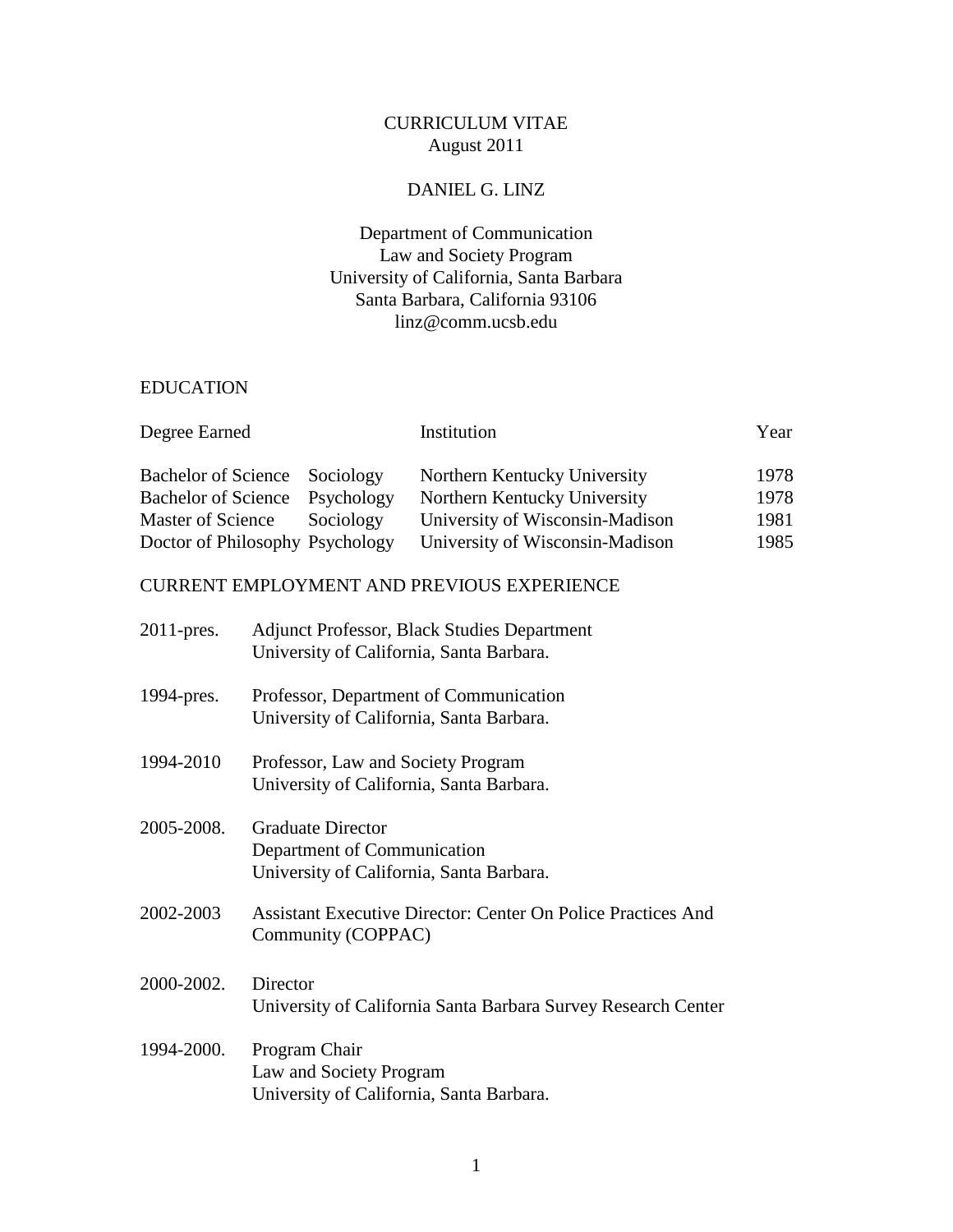| 1990-1994 | Associate Professor                                                                                 |
|-----------|-----------------------------------------------------------------------------------------------------|
|           | Department of Communication and Law and Society Program<br>University of California, Santa Barbara. |
| 1990      | Visiting professor                                                                                  |
|           | Department of Law and International Politics, University of Beijing,<br>China.                      |
| 1988-1990 | <b>Assistant Professor</b>                                                                          |
|           | Communication Studies Program, University of California, Santa Barbara.                             |
| 1987-1988 | Research Psychologist                                                                               |
|           | Communication Studies Program, University of California, Santa Barbara.                             |
| 1987-1988 | Lecturer                                                                                            |
|           | Department of Psychology and the Communication Studies Program,                                     |
|           | University of California, Los Angeles.                                                              |

# CURRENT TEACHING AND PAST TEACHING EXPERIENCE

University of California, Santa Barbara, Department of Communication

Mass Media and the Individual. Communication Law. Sex, Media and the Judiciary. Comm. 194S. The Design and Analysis of Surveys: The theoretical and practical concerns that undergird the design, implementation, and analysis of random survey data.

University of California, Santa Barbara, Law and Society Program

Interpreting Socio-legal Research. Law and Social Science. Media Law. Psychology and the Legal System. Seminar in Speech and Violence. Juries and Justice.

Graduate Seminars:

Research Methods in Communication. Applications in Advanced Research Methods. Law and Policy Issues in Justice and the Mass Media.

University of California, Los Angeles, Department of Psychology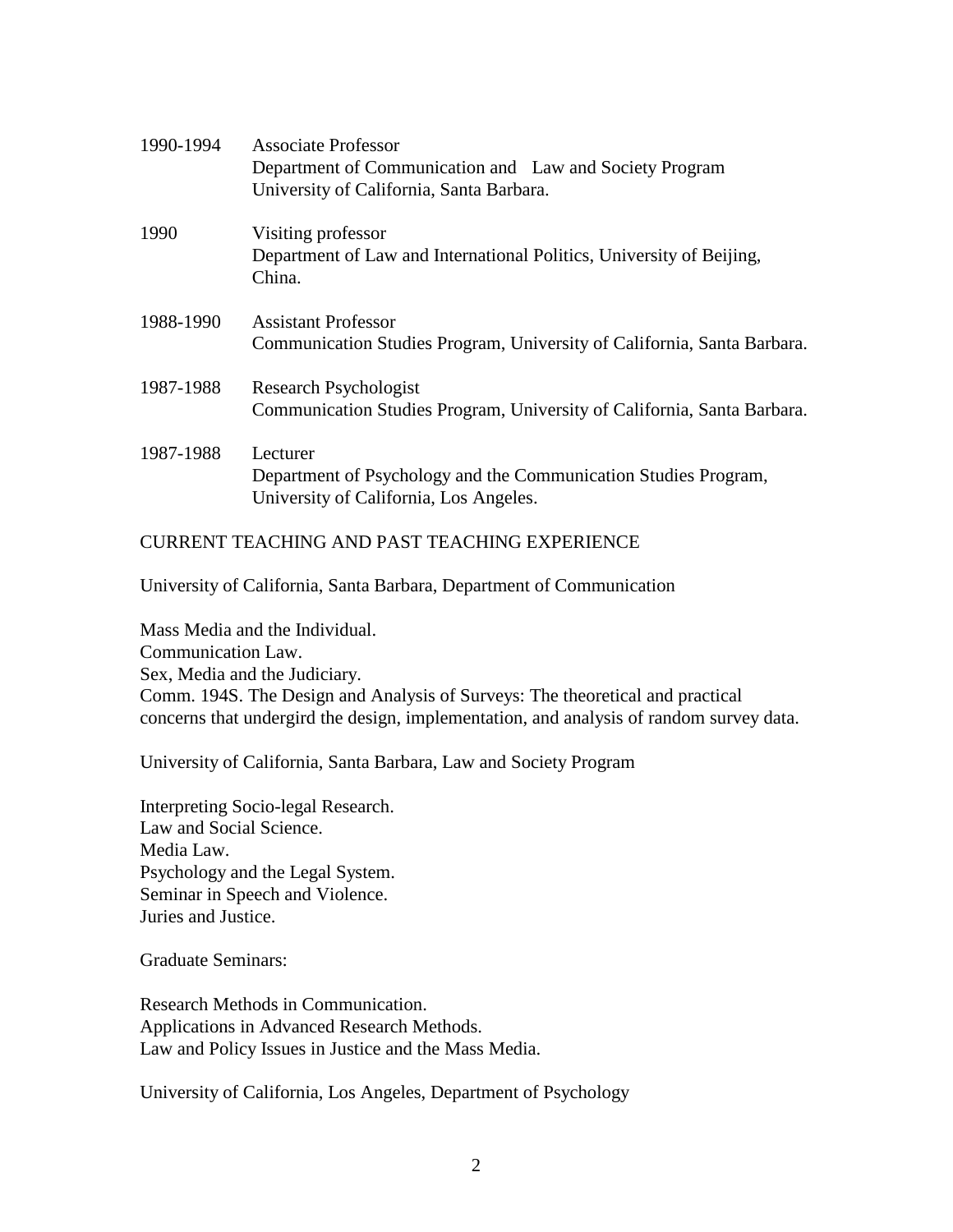Social Psychology Laboratory. Social Psychology and the Law.

University of California, Los Angeles, Communication Studies Program

Mass Media and Aggression Against Women. Freedom of Communication: Mass Media and the Law. The Effects of Mass Media. Communication Theory.

#### HONORS AND AWARDS

2011 National Communication Association: Top Paper - Communication and Law. Paper Title: "Indecency in the 21st Century: Revisiting the Assumptions of the Regulation of Indecent Broadcasting."

2011 International Communication Association, Communication Law & Policy Division: Best Paper Award. Paper Title: "The Secondary Effects Doctrine Since Alameda: An Empirical Re-examination of the Justifications for Laws Limiting First Amendment Protection."

2009 National Communication Association: Top Scholarship in Freedom of Expression. Paper Title: "Erotic Dancing, Liquor, and Crime: An Empirical Critique of Virginia Statute Changes Restricting Liquor Service and Adult Entertainment."

2007 National Communication Association: Top Freedom of Expression Scholarship. Paper Title: "Evaluating the Potential Secondary Effects of Adult Video/Bookstores in Indianapolis, IN."

2006 National Communication Association: Top Four Refereed Papers in Freedom of Expression. Paper Title: "Testing Supreme Court Assumptions in California v. la Rue: Is There Justification for Prohibiting Sexually Explicit Messages in Establishments that Sell Liquor?"

2006 National Communication Association: Top Three Refereed Papers in Mass Communication. "Video game play and the role of frustration: How playing non-violent video games can lead to aggressive effects."

2006 International Communication Association: Top Three Refereed Papers in Games and Communication. Paper Title: "Sexual Priming, Gender Stereotyping, and Likelihood to Sexually Harass: Examining the Effects of Playing a Sexually Explicit Video Game."

2002 International Communication Association: Top Four Refereed Papers in Communication, Law and Policy. Paper Title: "Testing Assumptions Made by the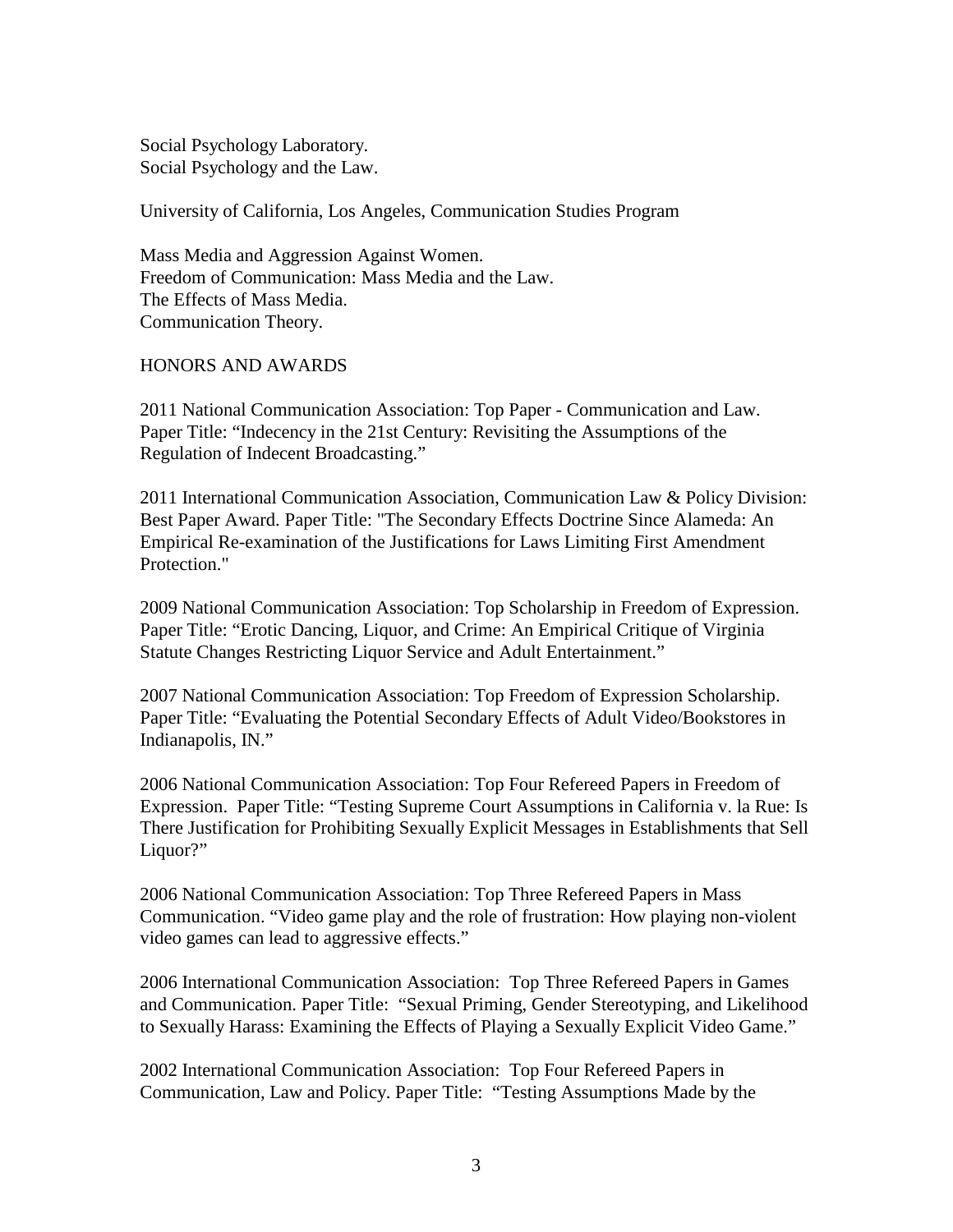Supreme Court Concerning the Negative Secondary Effects of Adult Businesses: A Quasi-Experimental Approach to a First Amendment Issue."

2002 Center for Successful Parenting Award. Recognition of outstanding research in the area of media violence. Paper Title: "Violence in children's television programming: Assessing the risks."

2000 International Communication Association: Top Three Refereed Papers in Communication, Law and Policy. Paper Title: "Government regulation of "adult" businesses through zoning and anti-nudity ordinances: Debunking the legal myth of negative secondary effects."

1999 National Communication Association: Top Three Refereed Papers in Mass Communication Division. Paper Title: "Race and the Misrepresentation of Victimization on Local Television News."

1992 International Communication Association: Top Three Refereed Papers in Communication Law and Policy. Paper Title: "Defining the limits of public tolerance for sexually explicit and sexually violent materials: A field experiment."

1990-91 UCSB Plous Memorial Award. Presented to an Assistant professor in the college of Letters and Science "who has demonstrated outstanding performance by creative action or contribution to the intellectual life of the college community."

1990 International Communication Association. Top Ten Paper in Mass Communication. Paper Title: Applying social science to film ratings: A shift from what is considered offensive to what is harmful to children.

1986 Wisconsin Psychological Association Margaret Bernauer Psychology Research Award. Paper Title: Individual differences in hostility and psychoticism, exposure to sexual violence in the media and reactions to a rape victim.

1985 First prize: American Psychological Association Division 41 (American Psychology-Law Society, AP-LS) Dissertation Award. Title: Sexual Violence in the Media: Effects on Male Viewers and Implications for Society

1985 First prize: American Psychological Association Division 9 (Society for the Psychological Study of Social Issues, SPSSI) Dissertation Award. Title: Sexual Violence in the Media: Effects on Male Viewers and Implications for Society.

# SCHOLARLY PUBLICATIONS

Seaman, C. & Linz, D. (in press). "The Secondary Effects Doctrine since Alameda: An Empirical Re-examination of the Justifications for Laws Limiting First Amendment Protection." *Journal of Media Law and Ethics.*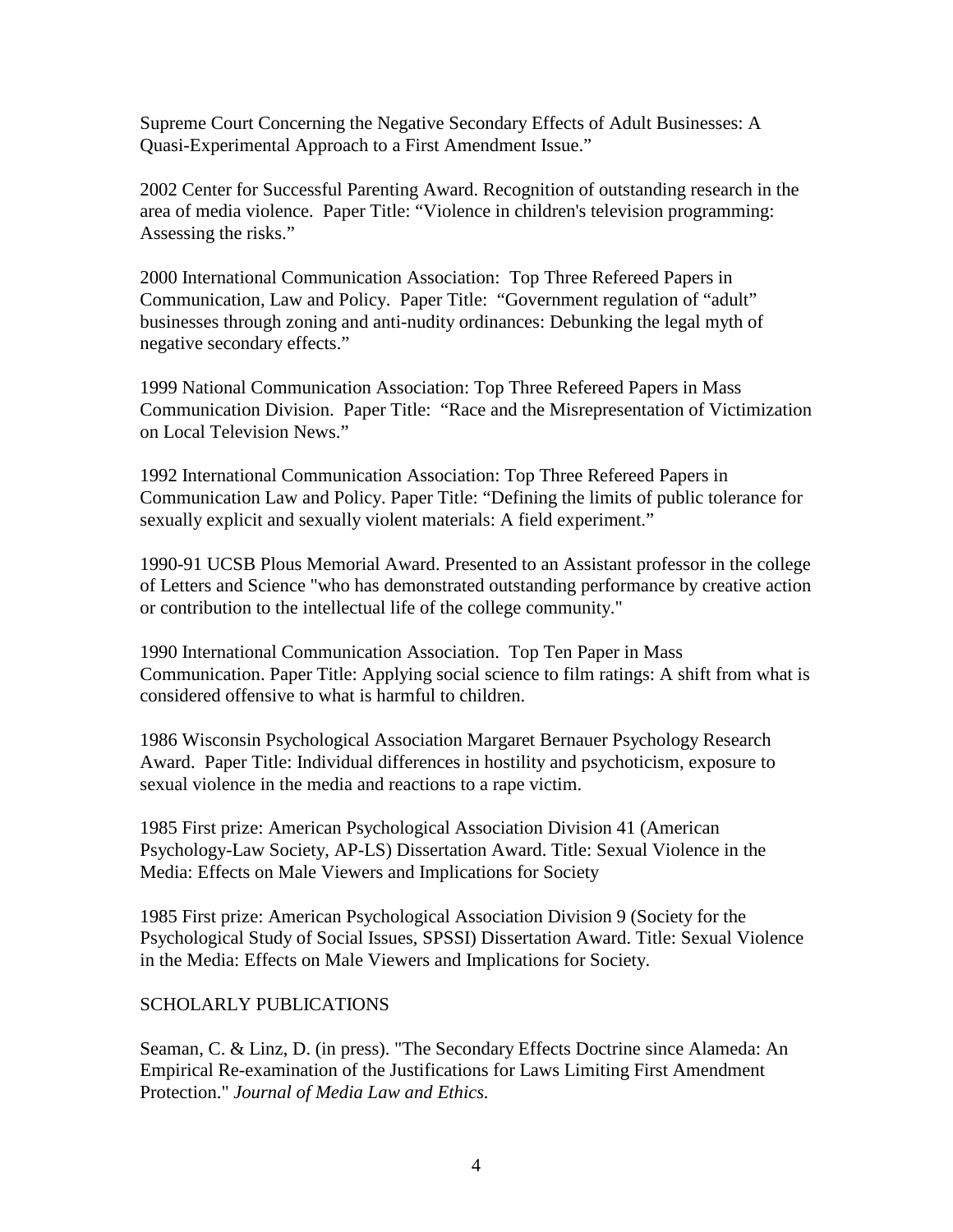Linz, D. (in press). Effects of Sexually Oriented Messages on Individuals and Communities: A History of Challenging Assumptions in the Courtroom. In: Motley, M.T. (Ed.). *Forensic Communication: Application of Communication Science to Courtroom Litigation.* New Jersey, Hampton Press.

Riddle, K., Potter, J.W., Metzger, M., Nabi, R.L., and Linz, D.G. (2011). Beyond Cultivation: Exploring the Effects of Frequency, Recency, and Vivid Autobiographical Memories for Violent Media. *Media Psychology,* 14 (2) 168-191.

Seaman, C. & Linz, D. (2011). Indecency in the  $21<sup>st</sup>$  Century: Revisiting the Assumptions Underlying the Regulation of Indecent Broadcasting in Light of Empirical Evidence. *Free Speech Yearbook*, Vol. 45, 67-80.

Rudy, R. M. , Popova, L. and Linz, D. G. (2011). Contributions to the Content Analysis of Gender Roles: An Introduction to a Special Issue. *Sex Roles, 64:* 151-159.

Rudy, R. M., Popova, L. & Linz, D. (2010). The Context of Current Content Analysis of Gender Roles: An Introduction to a Special Issue. *Sex Roles*, 62: 705–720*.*

Yao, M. Z., Mahood, C. & Linz, D. (2010). Sexual Priming, Gender Stereotyping, and Likelihood to Sexually Harass: Examining the Effects of Playing a Sexually-Explicit Video Game. *Sex Roles,* 62: 77–88.

Byrne, S., Linz, D., & Potter, W. J. (2009). A test of competing cognitive explanations for the boomerang effect in response to the deliberate disruption of media-induced aggression. *Media Psychology, 12*, 1-23.

Linz, D. (2009). Pornography is not addictive and does not lead to violence against women / Daniel Linz. In: Addiction (Opposing Viewpoints) by Christina Fisanick. Detroit, MI: Greenhaven Press.

Yao, M. Z. & Linz, D. (2008). Predicting self-protections of online privacy. *CyberPsychology and Behavior*. Volume 11, Number 5, 615-617.

Moyer-Guse, E., Giles, H. & Linz, D. (2008). Communication Studies, Overview Communal Violence. In Lester Kurtz (Ed.) Vol.1 (1) *Encyclopedia of Violence Peace & Conflict*. Volumes 1-3, Oxford: Elsevier, 368-379.

Rudy, R. M., & Linz, D. G. (2008). Desensitization. In W. Donsbach (Ed.), *The International Encyclopedia of Communication* (Vol. 3, pp. 1211-1213). Oxford, United Kingdom: Wiley-Blackwell.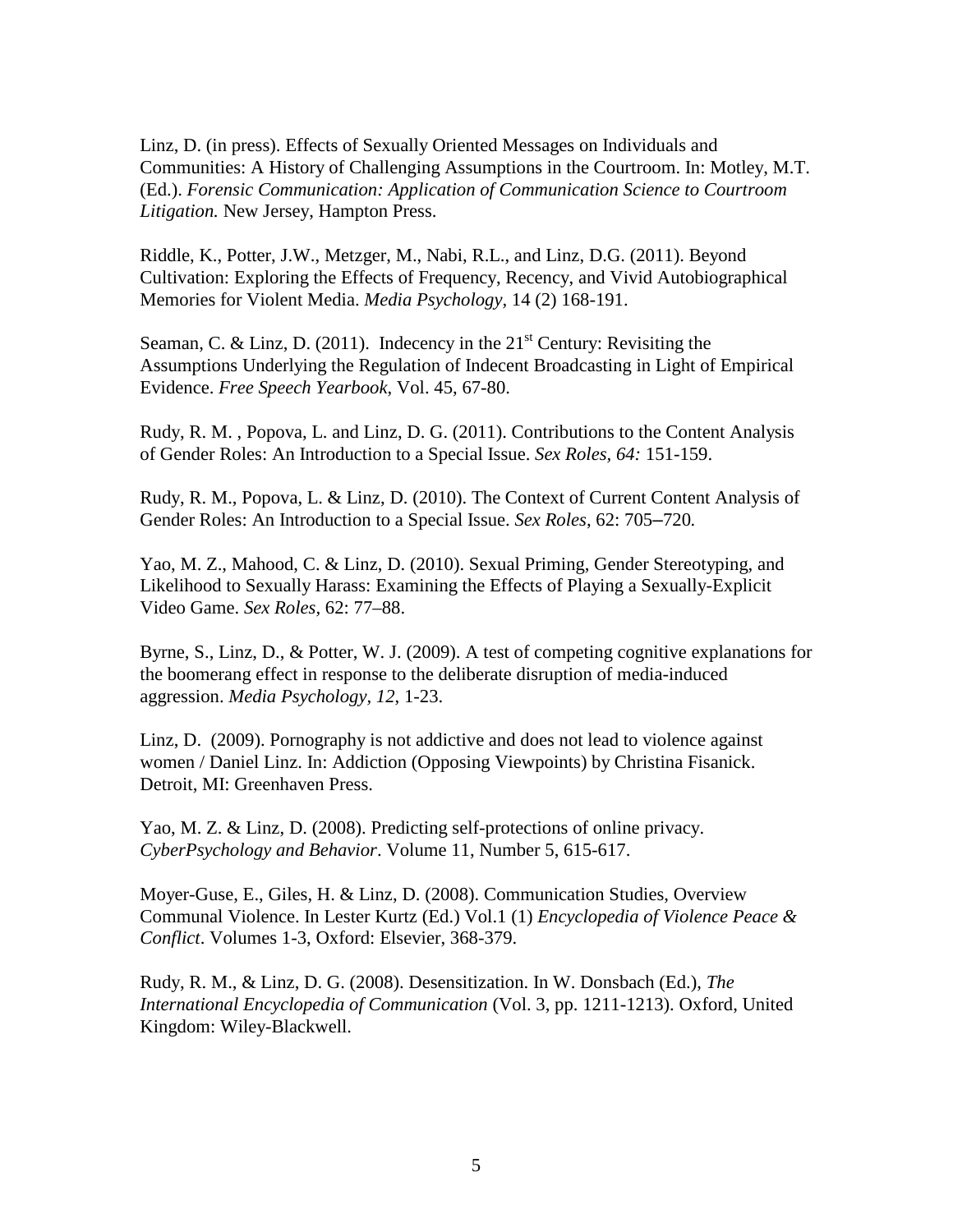Paul, B. & Linz D. G. (2008). The Effects of Exposure to Virtual Child Pornography on Viewer Cognitions and Attitudes Toward Deviant Sexual Behavior. *Communication Research,* 35(1), 3-38.

Linz, D. (2007). Media violence and behavior. In Brian L. Cutler (Ed.), *Encyclopedia of Psychology and Law.* Newbury Park, Sage Publications, Inc.

Linz, D. (2007). Pornography, Effects of exposure to. In Brian L. Cutler (Ed.), *Encyclopedia of Psychology and Law.* Newbury Park, Sage Publications, Inc.

Linz, D., Yao, M., & Byrne, S. (2007). Testing Supreme Court assumptions in *California v. la Rue*: Is there justification for prohibiting sexually explicit messages in establishments that sell liquor? *Communication Law Review*. 7(1), 23-53.

Zwarun, L., Linz, D., Metzger, M., & Kunkel, D. (2006). Effects of showing risk in beer commercials to young drinkers. *Journal of Broadcasting & Electronic Media*, 50(1), 2006, pp. 52–77.

Linz, D., Paul, B. & Yao, M. Z. (2006). Peep Show Establishments, Police Activity, Public Place and Time: A Study of Secondary Effects in San Diego, California. *Journal of Sex Research*, Volume 43, Number 2. 182-193.

Linz, D., Paul, B. & Yao, M. Z. (2006). Peep Show Establishments, Police Activity, Public Place, and Time: A Response to McCleary and Meeker. *Journal of Sex Research*, Volume 43, Number 2. 197-201.

Malamuth, N. Linz, D. and Yao., M. (2005). Aggression and the Internet. In Yair Amichai-Hamburger, Y. (Ed.), *The social net: The social psychology of the Internet*. 163-190.

Linz, D., Land, K., Williams, J. Ezell, M. & Paul, B. (2004). An examination of the assumption that adult businesses are associated with crime in surrounding areas: A secondary effects study in Charlotte, North Carolina. *Law and Society Review*, Volume 38, Number 1, 69-101.

Anderson, C., Berkowitz, Donnerstein, E., Huesmann, L.R., Johnson, J., Linz, D., Malamuth, N.M. and Wartella, E. (2003). The influence of media violence on youth. *Psychological Science in the Public Interest*, 4 (3), 81-110.

Mulac, A., Jansma, L.G., & Linz, D. (2002). Men's behavior toward women after viewing sexually explicit films: Degradation makes a difference. *Communication Monographs*, 69(4), 311-328.

Dixon, T. & Linz, D. (2002). Television news, prejudicial pretrial publicity and the depiction of race. *Journal of Broadcasting and Electronic Media*, 46(1), pp. 112-136.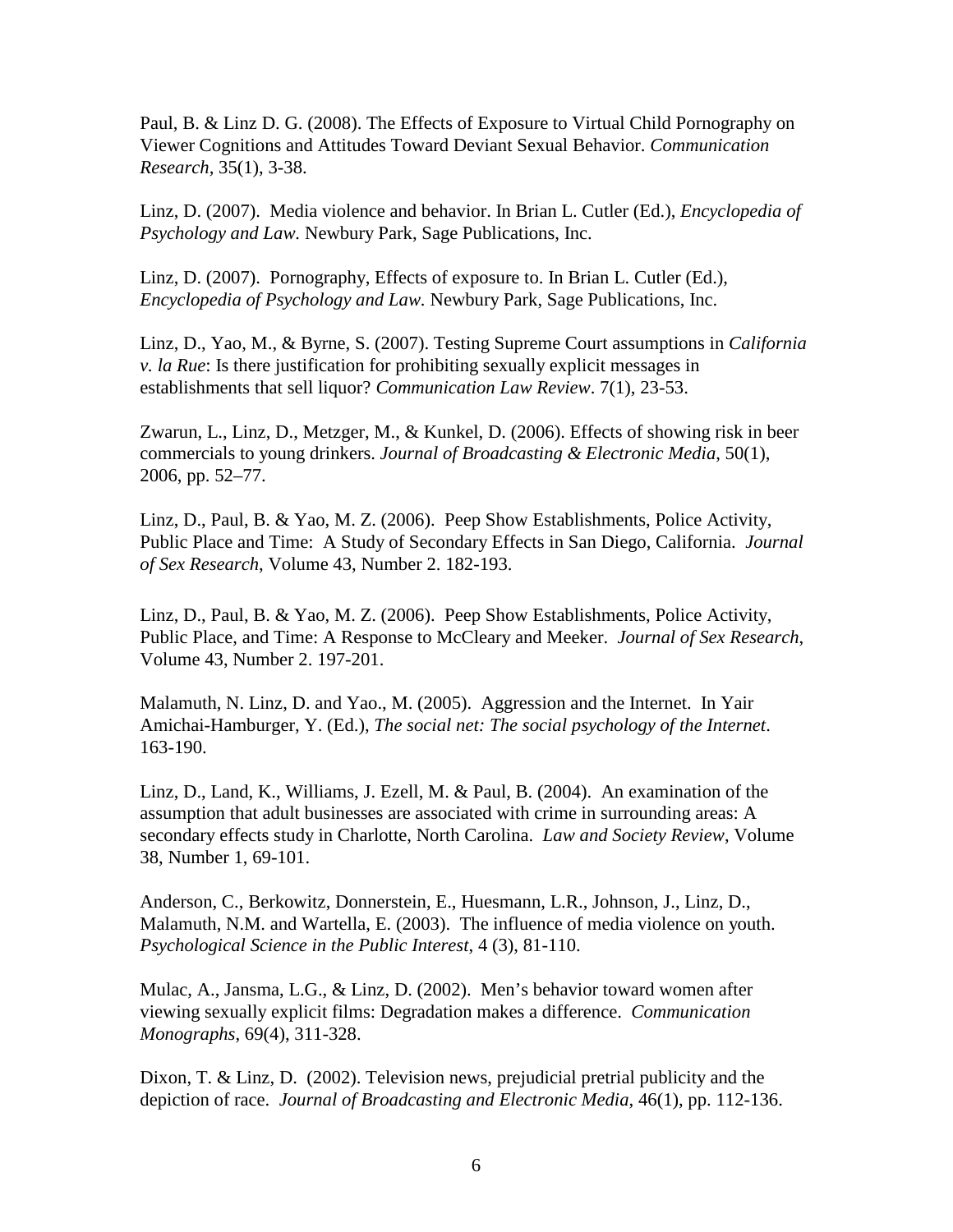Wilson, B., Smith, S., Potter, W.J., Kunkel, D., Linz, D., Colvin, C., & Donnerstein, E. (2002). Violence in children's television programming: Assessing the risks. *Journal of Communication*, 52 (1), 5-34.

Linz, D. (2001). Desensitization. In the *Encyclopedia of Communication and Information*. Macmillan Reference, New York, NY.

Paul, B., Linz, D. & Shafer, B.J. (2001). Government regulation of adult businesses through zoning and anti-nudity ordinances: Debunking the legal myth of negative secondary effects. *Communication Law and Policy*, 6. 2, 355-391.

Linz, D. (2001). Child Pornography. In: S.O. White, (Ed). *Handbook of Law and Social Science: Youth and Justice*. Kluwer Academic/Plenum Press, 79-111.

Dixon, T. & Linz, D. (2000). Race and the misrepresentation of victimization on local television news. *Communication Research*, 27, 5, 547-573.

Linz, D., Blumenthal, E., Donnerstein, E., Kunkel, D. Shafer, B.J. & Lichtenstein, A. (2000). Testing Legal Assumptions Regarding the Effects of Dancer Nudity and Proximity to Patron on Erotic Expression. *Law and Human Behavior*, 24, 5, 507-533.

Dixon, T.L. & Linz, D.L. (2000). Overrepresentation and underrepresentation of African Americans and Latinos as lawbreakers on television news. *Journal of Communication*, 50, 2, 131-154.

Wilson, B., Linz, D., Federman, J., Smith, S., Paul, B., Nathanson, A., Donnerstein, E. & Lingsweiler, R. (1999). *The Choices and Consequences Evaluation: A Study of Court TV's Anti-Violence Curriculum*. Center for Communication and Social Policy, Institute for Social, Behavioral and Economic Research (ISBER), University of California, Santa Barbara.

Smith, S.L., Wilson, B.J., Kunkel, D., Linz, D., Potter, J., Donnerstein, E. and Colvin, C. (1998). Violence in Television Programming Overall; University of California, Santa Barbara Study. In: *National Television Violence Study: Volume 3*. Sage Publications, Thousand Oaks, CA.

Wilson, B., Kunkel, D. Linz, D., Potter, J., Donnerstein, E., Smith, S., Blumenthal, E., & Berry, M. (1998). The nature and context of violence on American television. In Carlsson & von Feilitzen (Eds.), *Children and media violence*. Goteborg, Sweden: UNESCO. (pp. 63-79).

Donnerstein, E., & Linz, D. (1998). Mass media: A general view. In L. Kurtz (Ed). *Encyclopedia of Violence, Peace, and Conflict*. New York: Academic Press.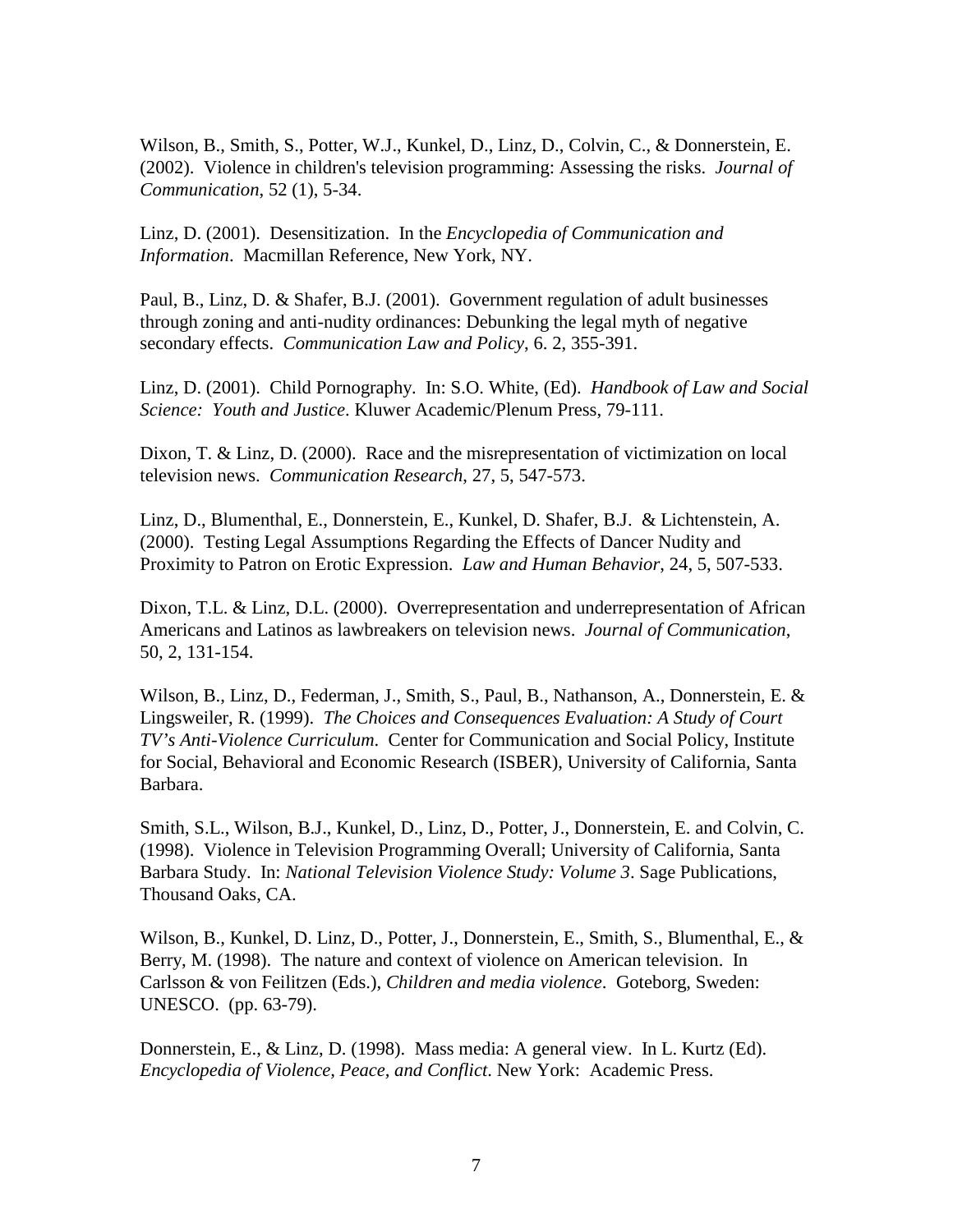Wilson, B., Donnerstein, E., Linz, D.,, Kunkel, D., Potter, J., Smith, S., Blumenthal, E., & Grey, T. (1998). Content analysis of entertainment television: The importance of context. In J. Hamilton (Ed). *Television Violence and Public Policy*. Ann Arbor, MI: University of Michigan Press.

Potter, J., Linz, D., Wilson, B., Donnerstein, E., Kunkel, D., Smith, S., Blumenthal, E., & Grey, T. (1998). Content analysis of entertainment television: New methodological developments. In J. Hamilton (Ed). *Television Violence and Public Policy*. Ann Arbor, MI: University of Michigan Press.

Wilson, B., Potter, J., Linz, D., Donnerstein, E., Kunkel, D., Smith, S., Blumenthal, E., & Grey, T. (1998). Content analysis of entertainment television: Results for 1994-95. In J. Hamilton (Ed). *Television Violence and Public Policy*. Ann Arbor, MI: University of Michigan Press.

Kunkel, D., Wilson, B., Potter, J., Linz, D.,, Donnerstein, E., Smith, S., Blumenthal, E., & Grey, T. (1998). Content analysis of entertainment television: Implications for public policy. In J. Hamilton (Ed*). Television Violence and Public Policy*. Ann Arbor, MI: University of Michigan Press.

Wilson, B.J., Kunkel, D., Linz, D., Potter, J., Donnerstein, E. Smith, S.L., Blumenthal, E. & Gray, T. (1998). Violence in Television Programming Overall; University of California, Santa Barbara Study. In: *National Television Violence Study: Volume 2*. Sage Publications, Thousand Oaks, CA, 3-267.

Dexter, H.R., Penrod, S., Linz, D. and Saunders, D. (1997). Attributing responsibility to female victims after exposure to sexually violent films. *Journal of Applied Social Psychology*, 27 (24), 2149-2171.

Dixon, T. L. & Linz, D. (1997). Obscenity law and rap music: Understanding the effects of sex, attitudes and beliefs. *Journal of Applied Communication Research*, 25, 217-241.

Krafka, C., Linz, D., Donnerstein, E.& Penrod, S. (1997). Women's reactions to sexually aggressive mass media depictions. *Violence Against Women*, 3,2, 149-181.

Wilson, B.J., Kunkel, D., Linz, D., Potter, J., Donnerstein, E. Smith, S.L., Blumenthal, E. & Gray, T. (1997). Violence in Television Programming Overall; University of California, Santa Barbara Study. In: *National Television Violence Study: Volume 1*. Sage Publications, Thousand Oaks, CA, 3-267.

Jansma, L., Linz, D., Mulac, A. & Imrich, D. (1997). Men's interactions with women after viewing sexually explicit films: Does degradation make a difference? *Communication Monographs*, 64, 1, March, 1-24.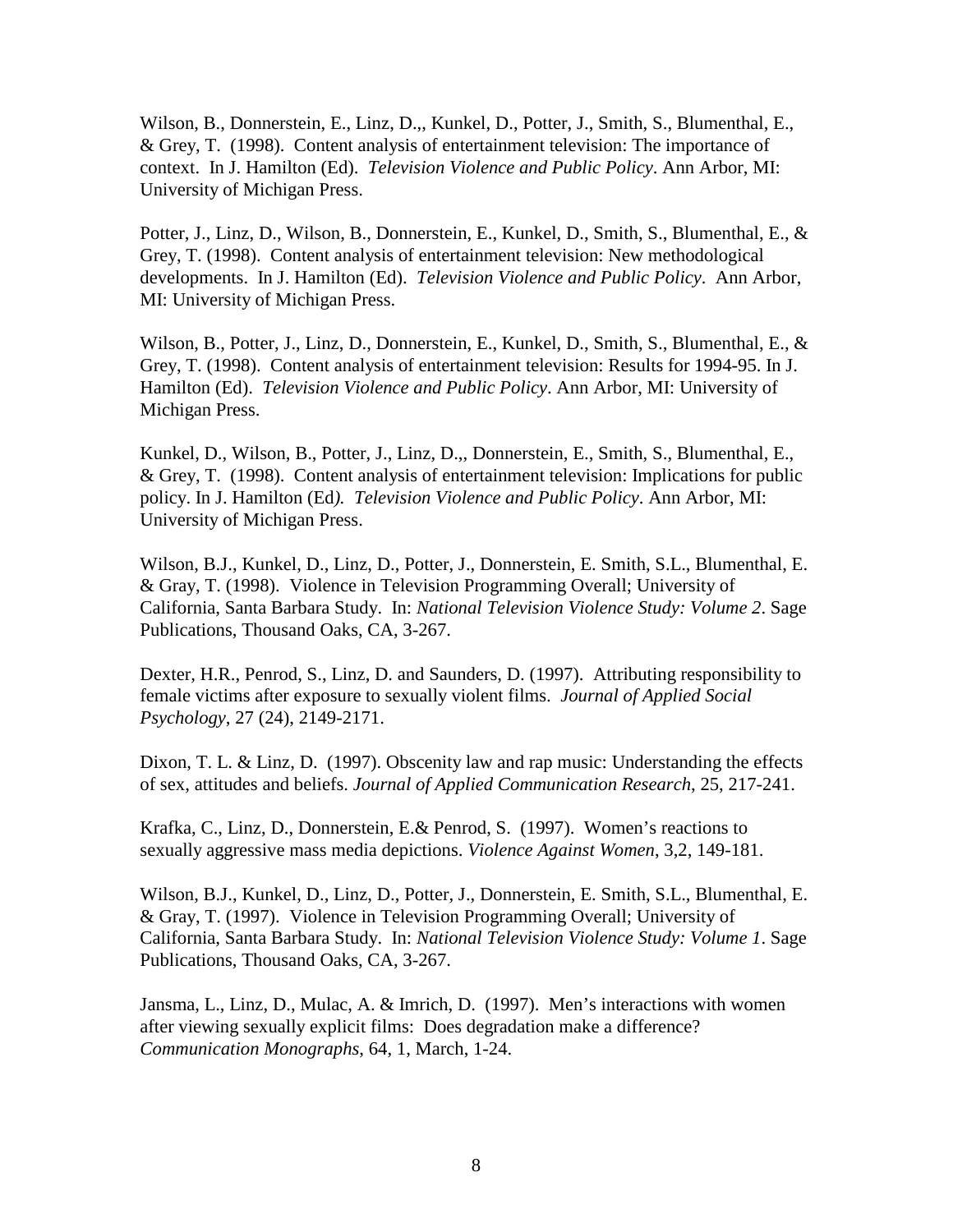Malamuth, N., Heavy, C  $&$  Linz, D. (1996). The confluence model of sexual aggression: Combining hostile masculinity and impersonal sex. In *Sex offender treatment: Biological dysfunction, intrapsychic conflict, interpersonal violence*, 13-37.

Mullin, C., Imrich, D. & Linz, D. (1996). The impact of acquaintance rape stories and case-specific pretrial publicity on juror decision making. *Communication Research*, 23, 1, 100-135.

Mullin, C & Linz, D. (1995). Desensitization and resensitization to sexualized violence: The effects of exposure to sexually violent films on judgments of domestic violence victims. *Journal of Personality and Social Psychology*, 69, 3. 449-459.

Kunkel, D., Wilson, B., Donnerstein, E., Linz, D., Smith, S., Gray, T., Blumenthal, E. & Potter, J. (1995). Measuring television violence: The importance of context. *Journal of Broadcasting and Electronic Media,* 39, 2, 284-291.

Malamuth, N., Linz, D., & Heavy, C., Barnes, G. & Acker, M. (1995). Using the confluence model of sexual aggression to predict men's conflict with women: A ten year follow-up study. *Journal of Personality and Social Psychology*, 69, 2, 353-369.

Donnerstein, E. & Linz, D. (1995). The Mass Media: A Role in Injury Causation and Prevention. *Adolescent Medicine*, 6, 2, 271-284.

Imrich, D. Mullin, C. & Linz, D. (1995). Measuring the Extent of Pretrial Publicity in Major American Newspapers: A Content Analysis. *Journal of Communication*, 45, 3, 94- 117.

Linz, D., E. Donnerstein, K. Land, P. McCall, B.J. Shafer, & A. Graesner. (1995). Measuring community standards for sex and violence: An empirical challenge to assumptions in obscenity law. *Law and Society Review*, 29, 1, 127-168.

Donnerstein, E. & Linz, D. (1995) Media. In J.Q. Wilson & J. Petersilia (Eds). *Crime: Twenty-eight leading experts look at the most pressing problem of our time*. Institute for Contemporary Studies, 237-266.

Donnerstein, E., Wilson B.J. & Linz, D. (1995). Mass media violence and film ratings: Redressing shortcomings in the current system. In: *Proceedings of the House of Delegates*, 143rd Annual Meeting. Chicago, Ill: American Medical Association, 78-89.

Donnerstein, E. & Linz, D. (1994). Sexual violence in the mass media. In S. Oskamp and M. Costanzo (Eds). *Violence and the law*. Sage Publications, Newbury Park, CA, 9- 36.

Linz, D. & Donnerstein, E. (1994). Sex and Violence in slasher films: A reinterpretation. *Journal of Broadcasting and Electronic Media*, 38, 2, 243-246.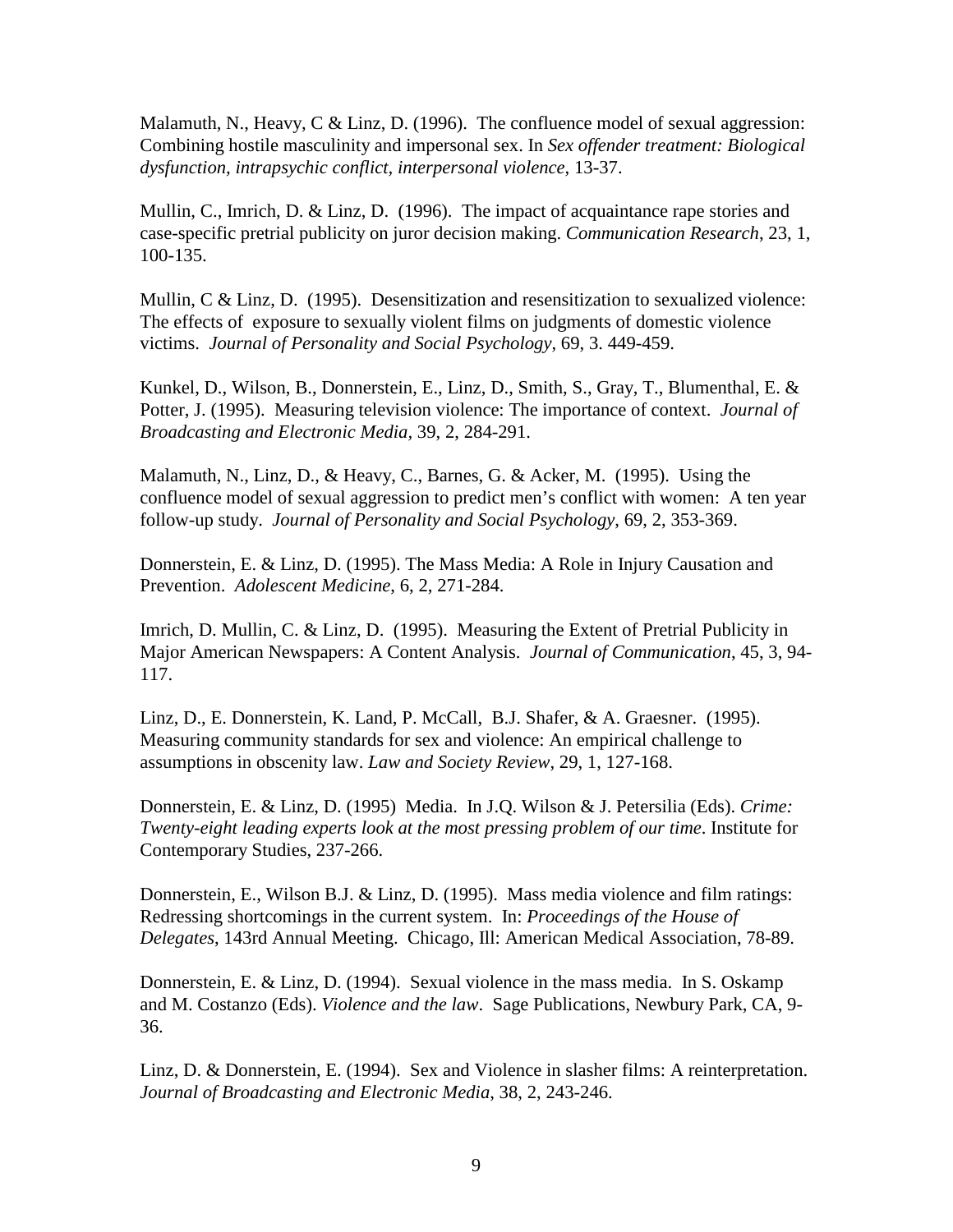Linz, D. & Malamuth, N.M. (1993). Communication Concepts 5: Pornography. In S. Chaffee (Ed.) *Communication Concepts Series*, Sage Publications, Newbury Park, CA.

Malamuth, N. M., Heavey, C.L. & Linz, D. (1993). Predicting men's antisocial behavior against women: The interaction model of sexual aggression. In Hall, G. C. N., R. Hirschman, J. Graham & M. Zaragoza (Eds.) *Sexual Aggression: Issues in etiology*, assessment and treatment. Washington, D.C.: Hemisphere, 63-97.

Linz, D. & Donnerstein, E. (Sept. 1992). Research can help us explain violence and pornography. *The Chronicle of Higher Education*, 39, (6) A33-34.

Wilson, B.J., Linz, D., E. Donnerstein & H. Stipp (1992). The impact of social issue television programming on attitudes toward rape. *Human Communication Research*, 19, (2) 179-208.

Donnerstein, E., Wilson, B. J., & Linz, D. (1992). On the regulation of broadcast indecency to protect children. *Journal of Broadcasting and Electronic Media*. 36 (2) 111-117.

Linz, D., Wilson, B.J. & Donnerstein, E. (1992). Sexual violence in the mass media: Legal solutions, warnings, and mitigation through education. *The Journal of Social Issues,* 48, 1, 145-172.

Linz, D. & Malamuth, N. & Beckett, C. (1992). Civil Liberties and Research on the Effects of Pornography. In P. Suedfeld and P. Tetlock (Eds.), *Psychology and Social Policy*. New York: Hemisphere, 149-162.

Linz, D. & Penrod, S. (1991). Exploring the First and Sixth Amendments: Pretrial Publicity and Jury Decision-making. In Kagehiro, D. K., & Laufer, W.S. (Eds.). *Handbook of Psychology and Law*. New York: Springer-Verlag.

Linz, D., Donnerstein, E., Land, K., McCall, P., Scott, J., Klein, L. J., Shafer, B.J. & Lance, L. (1991). Estimating community tolerance for obscenity: The use of social science evidence. *Public Opinion Quarterly*, Spring, 80-112.

Linz, D. & Donnerstein, E. (1990). The role of social scientists in policy decision making about pornography: A reply to Page. *Canadian Psychology*, 31 (4), 368-371.

Linz, D. & Donnerstein, E. (1990). The relationship between exposure to pornography and anti-social behavior. *The Expert Witness, the Trial Attorney and the Trial Judge*. 5, (Summer), 26-30.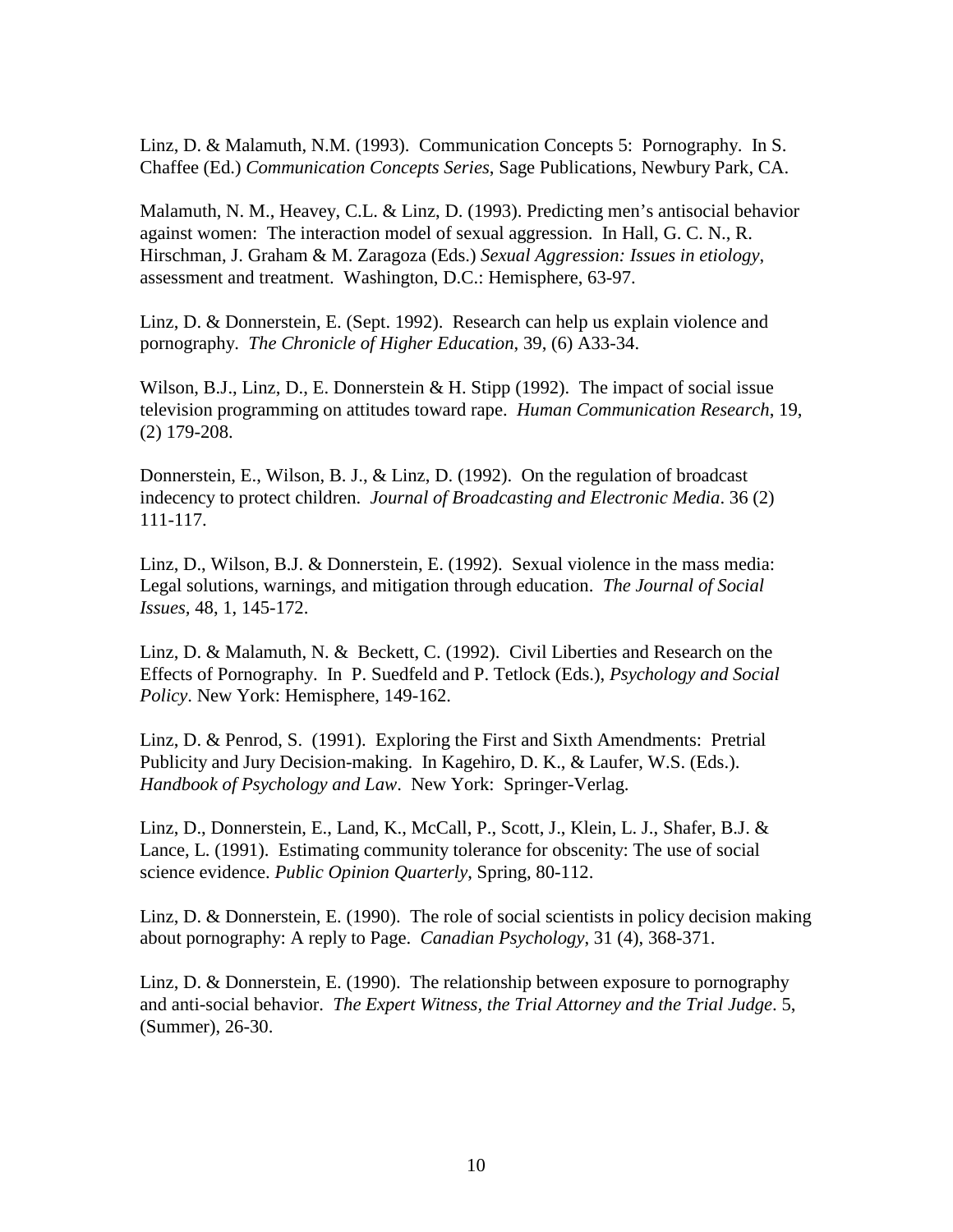Imrich, D., Mullin, C. & Linz, D. (1990). Sexually violent media and criminal justice policy. In R. Surette (Ed.), *The Media and criminal justice policy: Recent research and social effects.* Springfield, IL: C. C. Thomas, 103-128.

Wilson, B.J., Linz, D. & Randall, B. (1990) Applying social science research to film ratings: A shift from what is considered offensive to what is considered harmful to children. *Journal of Broadcasting and Electronic Media*, 34:(4) 443-468.

Linz, D., Arluk, I. & Donnerstein, E. (1990). Mitigating the negative effects of sexually violent mass media through pre-exposure briefings. *Communication Research*. 17 (5) 641-674.

Yang, N. & Linz, D. (1990). Movie Ratings and the Content of Adult Videos: The Sex Violence Ratio. *Journal of Communication*, 40 (2),Spring, 28-42.

Linz, D. & Donnerstein, E. (1990). Sexual violence in the media. *World Health*, April-May, 26-27.

Hurley, J., Linz, D. (1990). Assessing the effects of the Medicare prospective payment system on the demand for VA inpatient services: An examination of transfers and discharges of problem patients. *Health Services Research*, Vol. 25,(1), 239-255.

Linz, D., Donnerstein, E. & Adams, S. (1989). Physiological desensitization and judgments about female victims of violence. *Human Communication Research*, 15, 4, pp. 509-522.

Linz, D. & Donnerstein, E. (1989). The effects of violent messages in the mass media: Contemporary theory and research. In J. E. Bradac (Ed.), *Messages in communication science: Contemporary approaches to the study of effects, Vol. 17* in Sage Annual Review of Communication Research. Newbury Park, CA: Sage.

Linz, D., & Donnerstein, E. (1989). Effects of counter-information on the acceptance of rape myths. In D. Zillmann & J. Bryant (Eds.), *Pornography: Recent research, interpretations, and policy considerations.* Hillsdale, NJ: Erlbaum, 259-288.

Linz, D. (1989). Exposure to sexually explicit materials and attitudes towards rape: A comparison of study results. *The Journal of Sex Research*, 26, 1, 50-84.

Linz, D., & Donnerstein, E. (1988). Methodological issues in the content analysis of pornography. *University of Michigan Journal of Law Reform*. 21, 1-2, 47-54.

Linz, D., Donnerstein, E. & Penrod, S. (1988). Long-term exposure to violent and sexually degrading depictions of women. *Journal of Personality and Social Psychology*, 55(5), 758-768.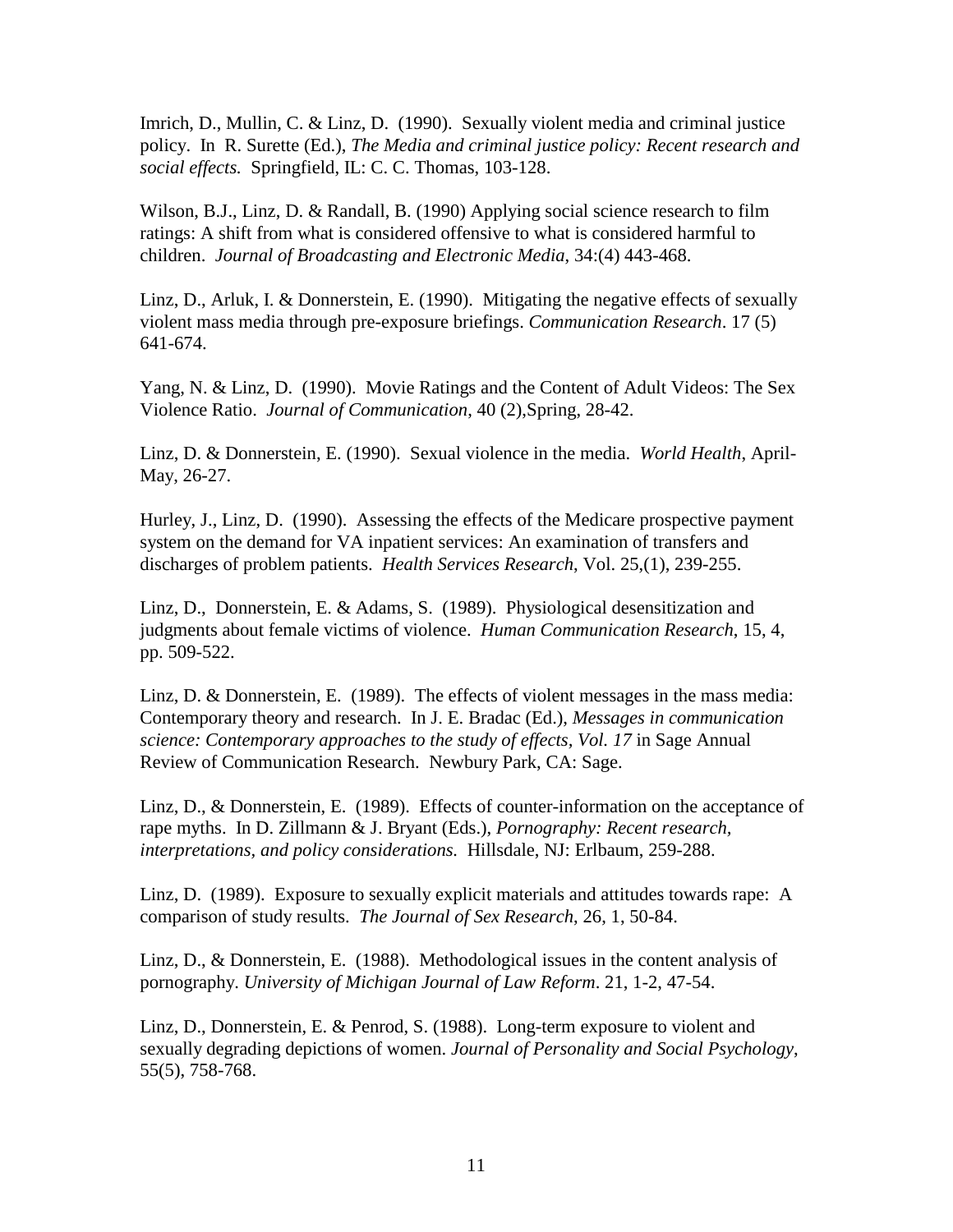Donnerstein, E. & Linz, D. (1988). A critical analysis of "a critical analysis of recent research on violent erotica." *The Journal of Sex Research*, 24, 348-352.

Linz, D., & Donnerstein, E. (1988). The methods and merits of pornography research. *Journal of Communication*, 38(2), 180-184.

Linz, D., Penrod, S., & Donnerstein, E. (1987). The Attorney General's Commission on Pornography: The gap between "findings" and facts. *The American Bar Foundation Research Journal*, 1987(4), 301-324.

Linz, D., Donnerstein, E., & Penrod, S. (1987). Sexual violence in the mass media: Social psychological implications. In P. Shaver & C. Hendrick (Eds.), *Review of personality and social psychology (Vol. 7)* (pp. 135-175). Newbury Park, CA: Sage.

Saunders, D. G., Lynch, A. B., Grayson, M., & Linz, D. (1987). The inventory of beliefs about wife beating: The construction and initial validation of a measure of beliefs and attitudes. *Violence and Victims*, 2 (1), 39-57.

Linz, D., Donnerstein, E., & Penrod, S. (1987). The findings and recommendations of the Attorney General's Commission on Pornography: Do the psychological facts fit the political fury? *American Psychologist*, 42(10), 946-953.

Donnerstein, E., Linz, D., & Penrod, S. (1987). *The question of pornography: Research findings and policy implications.* New York: Free Press.

Linz, D., Penrod, S., & Donnerstein, E. (1986). Issues bearing on the legal regulation of violent and sexually violent media. *Journal of Social Issues*, 42(3), 171-193.

Linz, D., Penrod, S., & McDonald, E. (1986). Attorney communication in the courtroom: Views from off the bench. *Law and Human Behavior*, 10(4), 281-302.

Linz, D., Donnerstein, E., Bross, M., & Chapin, M. (1986). Mitigating the influence of violence on television and sexual violence in the media. In R. Blanchard (Ed.), *Advances in the study of aggression (Vol. 2)* (pp. 165-194). New York: Academic Press.

Donnerstein, E., & Linz, D. (1986). Mass media sexual violence and male viewers: Current theory and research. *American Behavioral Scientist*, 29(5), 601-18.

Donnerstein, E. I., & Linz, D. G. (1986, December). The question of pornography: It is not sex, but violence that is an obscenity in our society. *Psychology Today*, 20(12), 56- 59.

Penrod, S., & Linz, D. (1985). Voir dire: Uses and abuses. In M. F. Kaplan (Ed.), *Impact of social psychology on procedural justice*. Springfield, IL: C. C. Thomas.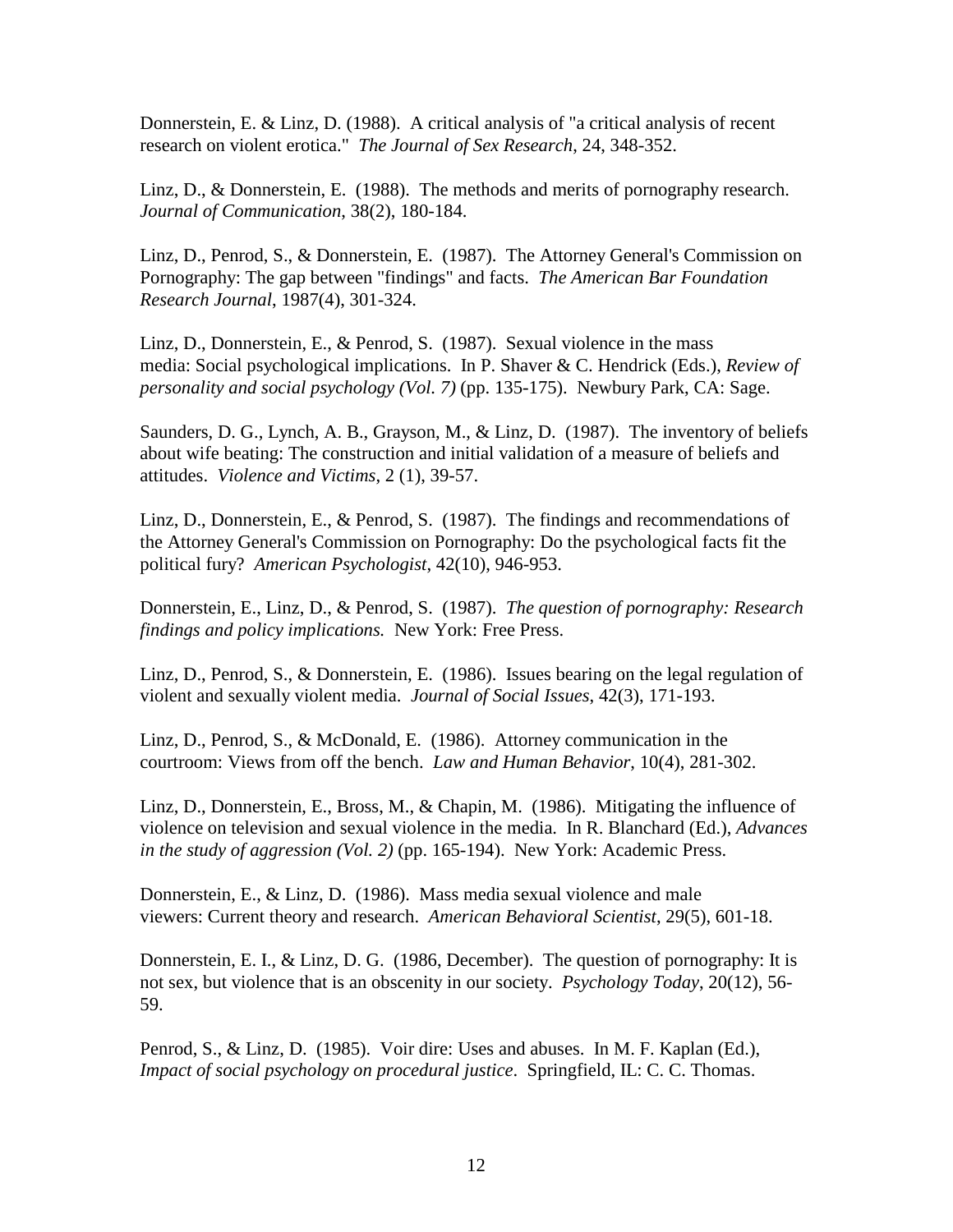Linz, D., & Penrod, S. (1984). Increasing attorney persuasiveness in the courtroom. *Law and Psychology Review*, 8, 1-47.

Linz, D., Donnerstein, E., & Penrod, S. (1984). The effects of multiple exposures to filmed violence against women. *Journal of Communication*, 34 (3), 130-147

Donnerstein, E., & Linz, D. (1984, January). Sexual violence in the media: A warning. *Psychology Today*, pp. 14-15.

Linz, D., Turner, C., Hesse, B., & Penrod, S. (1984). Bases of liability for injuries produced by media portrayals of violent pornography. In N. Malamuth  $&\,E$ . Donnerstein (Eds.), *Pornography and sexual aggression* (pp. 277-302). New York: Academic Press.

Penrod, S., & Linz, D. (1984). Using psychological research on violent pornography to inform legal change. In N. Malamuth & E. Donnerstein (Eds.), *Pornography and sexual aggression* (pp. 247-273). New York: Academic Press.

Linz, D., & Heberlein, T. A.  $(1984)$ . Development of a personal obligation to shift electricity use: Initial determinants and maintenance over time*. Energy: The International Journal,* 9, 255-263.

Penrod, S., Linz, D., Heuer, L. Coates, D., Atkinson, M. & Herzberg, S. (1983). The implications of social science research for trial practice attorneys. In D. J. Muller, D. G. Blackman, & A. J. Chapman (Eds.), *Perspectives in psychology and law* (pp. 435-455). London: Wiley.

Penrod, S. E. Donnerstein & Linz D. (1982). Scientific research on pornography and violence: The implications for American law. *Bulletin of the British Psychological Society*, 35, A100 (Abstract).

Penrod, S, Linz, D. Coates, D. & Herzberg, S. (1982). The implications of social science research for trial practice attorneys. *Bulletin of the British Psychological Society*, 35, A100 (Abstract).

Heberlein, T. A., Linz, D., & Ortiz, B. (1982). Satisfaction, commitment, and knowledge of customers on a mandatory participation time-of-day electricity pricing experiment. *Journal of Consumer Research*, 9, 106-114.

Heberlein, T. A., Linz, D., & Ortiz, B. (1981). Time-of-day electricity pricing. In J. D. Claxton, C. D. Anderson, J. R. B. Ritchie, & H. G. McDougall (Eds.), *Consumers and energy conservation: International perspective on research and policy options*. New York: Praeger.

Scholarly Publications (reprinted)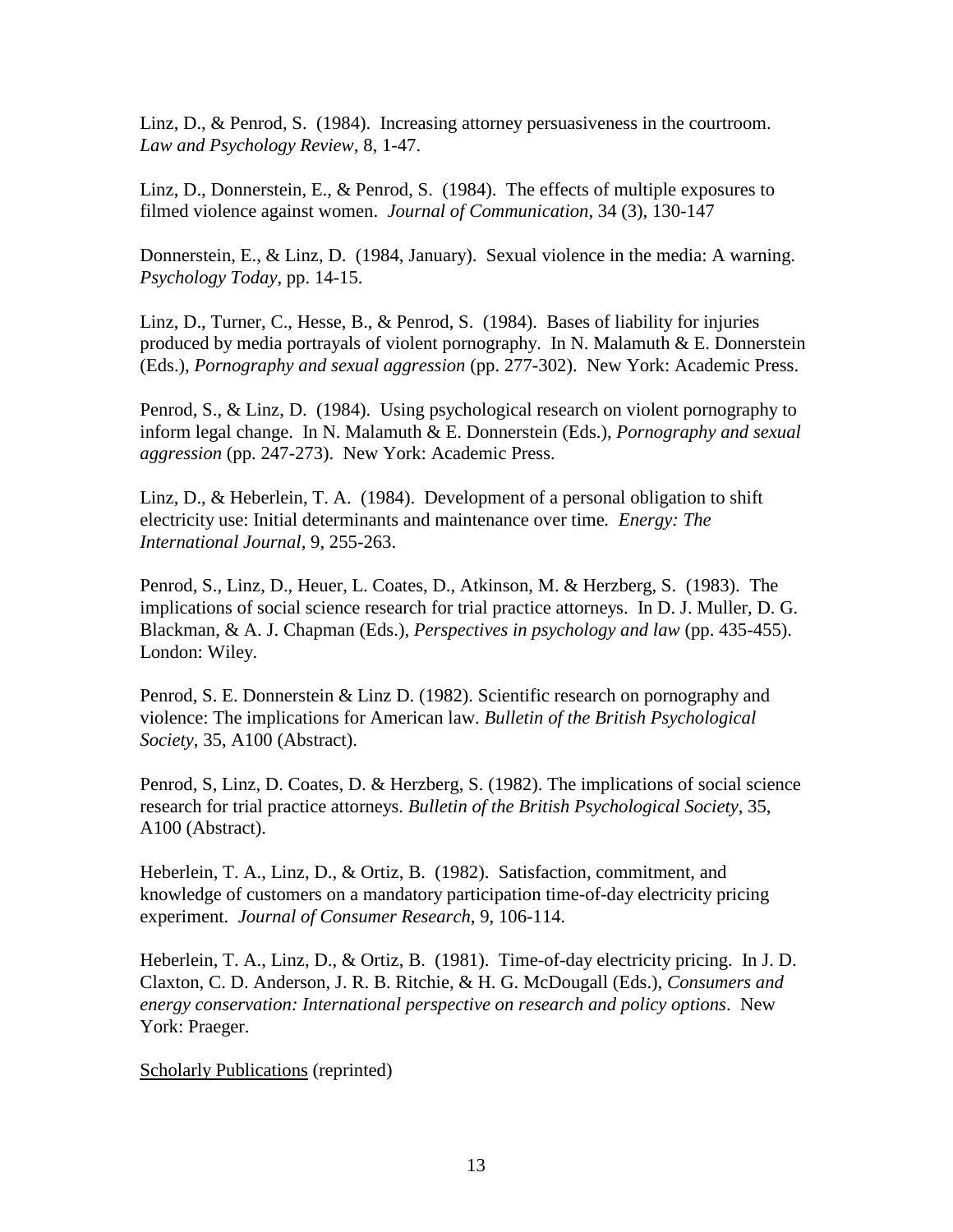Paul, B., Linz, D. & Shafer, B.J. (2002). Government regulation of adult businesses through zoning and anti-nudity ordiances: Debunking the legal myth of negative secondary effects. Communication Law and Policy, 6. 2, 355-391. In "2002 Zoning and Planning Law Handbook" (West Group).

Donnerstein E, Linz D. Mass media, violence and the male viewer. In: Oden ME, ClayWarner J, editors. Wilmington (DE)7 SR Books/Scholarly Resources; 1998. p. 181– 98.

Linz, D., Donnerstein, E., Land, K., McCall, P., Scott, J., Klein, L. J., Shafer, B.J. & Lance, L. (1991). Estimating community tolerance for obscenity: The use of social science evidence. Public Opinion Quarterly, Spring, 80-112. In: Monahan, J. & Walker, L. Social Science in Law, (Fourth Edition), The University of Chicago Press (1998).

Linz, D., Penrod, S., & Donnerstein, E. (1987). The Attorney General's Commission on Pornography: The gap between "findings" and facts. The American Bar Foundation Research Journal, 1987(4), 301-324. In: Monahan, J. & Walker, L. Social Science in Law, (Fourth Edition), The University of Chicago Press (1998).

Donnerstein, E., & Linz, D. (1986). Mass-media sexual violence and male viewers: Current theory and research. American Behavioral Scientist, 29(5), 601-618. In: Disch, E. Reconstructing Gender, Mayfield Publishing Company (1997).

Donnerstein, E., & Linz, D. (1986). Mass-media sexual violence and male viewers: Current theory and research. American Behavioral Scientist, 29(5), 601-618. In: Men confronting pornography

Donnerstein, E., & Linz, D. (1986). Mass-media sexual violence and male viewers: Current theory and research. American Behavioral Scientist, 29(5), 601-618. In M.S. Kimmel & M.I. Messner (Eds.), Men's Lives. (1989), New York, NY, Macmillan.

Donnerstein, E. I., & Linz, D. G. (1986, December). The question of pornography: It is not sex, but violence that is an obscenity in our society. Psychology Today, 20(12), 56- 59. In O. Pocs (Ed.) Human Sexuality 89/90. Guilford, CT: Dushkin Publishing Group.

Donnerstein, E., & Linz, D. (1986). Mass-media sexual violence and male viewers: Current theory and research. American Behavioral Scientist, 29(5), 601-618. In M. Kimmel (Ed.), Changing men: New directions in research on men and masculinity. (1987), Newbury Park, CA: Sage.

Linz, D., Donnerstein, E., & Penrod, S. (1984). The effects of long term exposure to violence against women. Journal of Communication, 34, 130-147. In K. Deming & S. Becker (Eds.), Media in society: Readings in mass communication. Evansville, IL: Scott-Foresman (1988).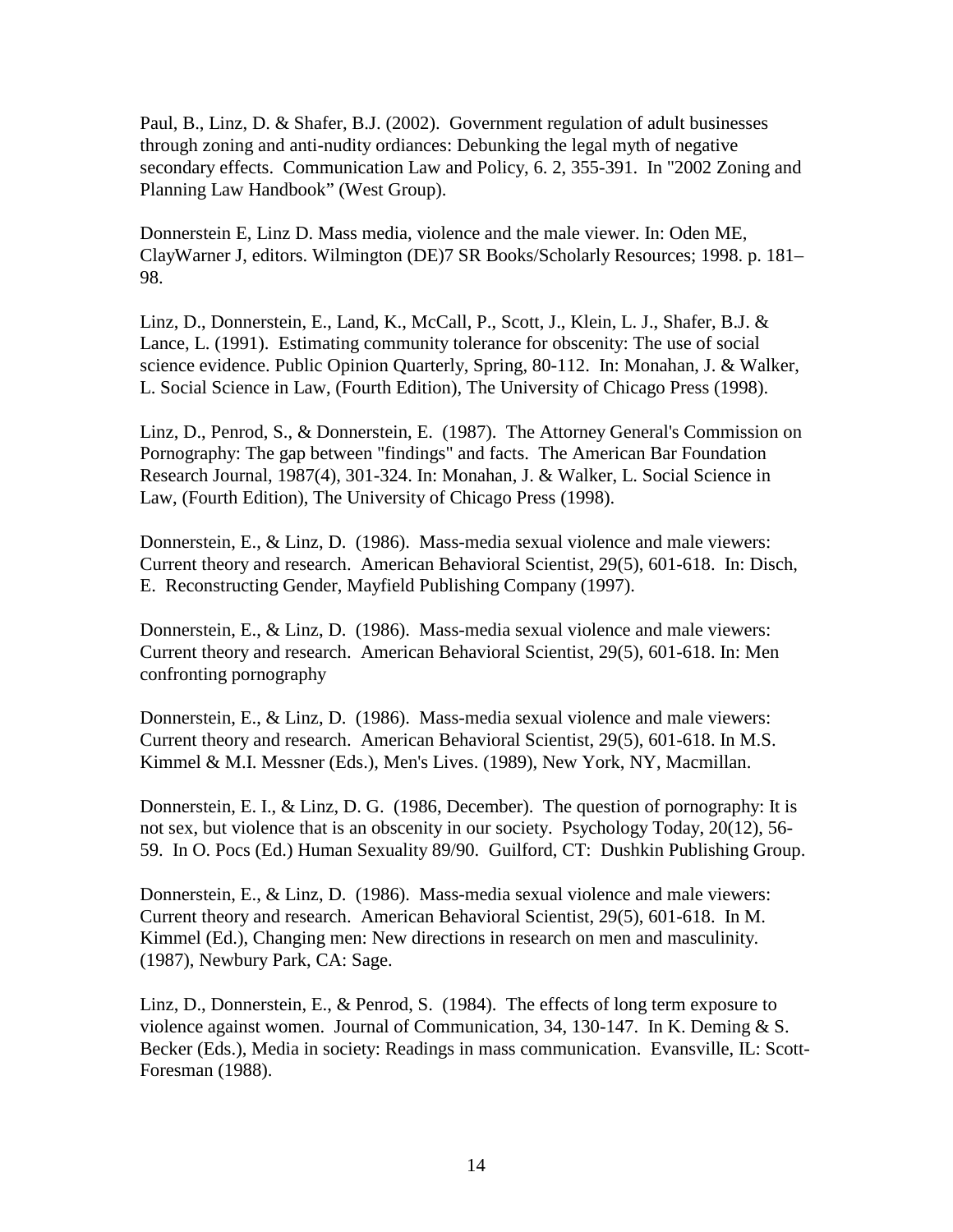Donnerstein, E., & Linz, D. (1984, January). Sexual violence in the media: A warning. Psychology Today, pp. 14-15. In A. Wells (Ed.) Mass Media and Society. D.C. Heath and Company: Lexington MA (1987).

### PROFESSIONAL ACTIVITIES

Research Grants (submitted)

Linz, D. Identifying barriers to victim reports of sexual assault to the police and developing a mass media campaign to increase reporting. Submitted to the National Institute of Justice. \$196,541 (10/1/98-3/31/00).

Research Grants (funded)

Linz, D. & O'Connor, J. Evaluation of a multi-mode intervention (SHARe--The Word) designed to modify adolescent attitudes about dating violence. California Public Health Department. \$18,600 (10/00-10/03).

Wilson, B., Linz D., & E. Donnerstein. Evaluation of the "Choices and Consequences" Initiative. Court TV. \$120,635 (6/98-6/99).

Donnerstein, E., Wilson. B., Kunkel, D. & D. Linz. National television violence study. National Cable Television Association. \$3,326,449 (6/94-1/98).

Malamuth, N., & Linz, D. Predicting Sexual Coercion and Antisocial Behavior Against Women. (\$414,284, National Institute of Mental Health, 06/01/89-5/31/91).

Linz, D. Pretrial exposure to mass media and legal decision-making. (\$41,804, National Science Foundation, 7/1/88-10/1/89).

Malamuth, N. & Linz, D. Predicting sexual coercion and antisocial behaviors against women: An eight year follow-up. (\$2000, Small Research Grant Program, UCLA Center for the Study of Women, 1/1/88-10/1/88).

Linz, D. Home Box Office presentations of sexual violence and female homicide. (\$1880, Small Research Grant Program, UCLA Center for the Study of Women, 3/1/87- 10/1/87).

Spear, M., Linz, D., & Wolfe, B. Effect of Medicare's Prospective Payment on Use of VA Inpatient Services. (\$147,524, Veteran's Administration Health Systems Research and Development, 10/1/87 to 9/30/89).

Donnerstein, E., Penrod, S., & Linz, D. Sexually violent media and social behavior. (\$347,104, National Institute of Mental Health, 7/15/86-6/30/89).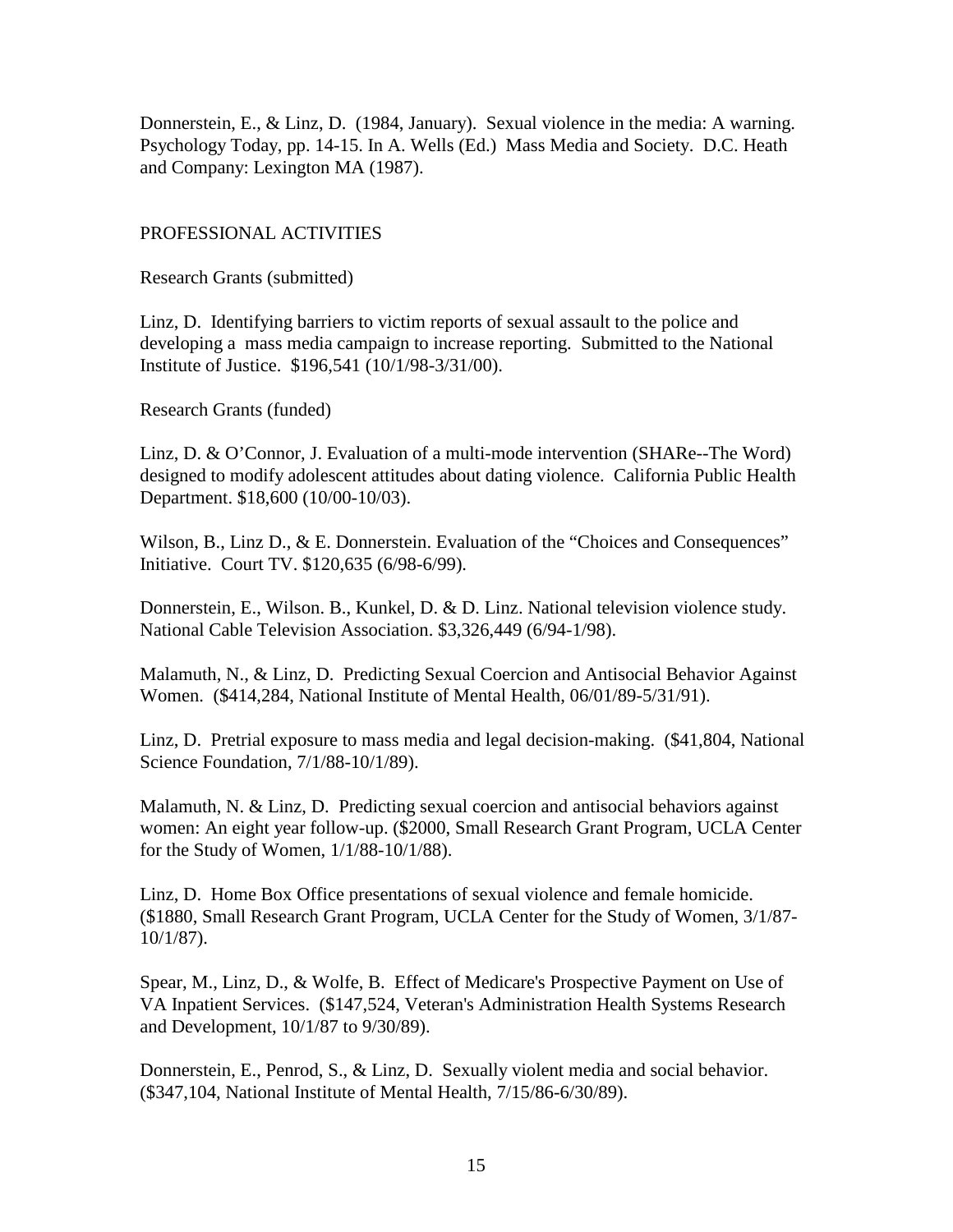Linz, D., Eichelman, B., & Saunders, D. The frequency of violent acts among inpatients and the incidence of domestic violence among outpatients in VA Medical District 16. (\$10,000, Veteran's Administration Health systems Research and Development, 1/1/86- 12/31/86).

Professional Conference Presentations

Seaman, C. and Linz, D. (2011). Indecency in the 21st Century: Revisiting the Assumptions of the Regulation of Indecent Broadcasting. Top Papers - Communication and Law Division. A paper accepted for presentation at the annual conference of the National Communication Association, Division: Family Communication (New Orleans,  $LA$ ).

Byrne, S., Lee, T., Katz, S. J., Linz, D. & McIrath, M. (2011). "Predators, peers, and porn: Predicting parent underestimation of children's risky Internet experiences." A paper accepted for presentation at the annual conference of the National Communication Association, Division: Family Communication (New Orleans, LA).

Seaman, C. and Linz, D. (2011). "The Secondary Effects Doctrine Since Alameda: An Empirical Re-examination of the Justifications for Laws Limiting First Amendment Protection," Paper presented at the Annual Meeting of the International Communication Association "Communication @ the Center," (Boston, MA).

Popova, L., Rudy, R. and Linz, D. (2010). Content Analysis Research on Sex Roles: Past, Present, and Future. Paper presented at the 96th Annual Convention of the National Communication Association, November, San Francisco.

Linz, D., Paul, B., Seaman, C. (2010). Empirical Jurisprudence Applied to Speech Regulations: A Longitudinal Investigation of the Secondary Effects of Adult Businesses in Indianapolis. Paper presented at the 96th Annual Convention of the National Communication Association, November, San Francisco.

Linz, D. (2009, November). [Effects of Sexually Oriented Messages on Individuals and](http://convention3.allacademic.com/one/nca/nca09/index.php?click_key=1&cmd=Multi+Search+Search+Load+Publication&publication_id=365864&PHPSESSID=4bdf4738e27a593718c7ecfbee289da4)  [Communities.](http://convention3.allacademic.com/one/nca/nca09/index.php?click_key=1&cmd=Multi+Search+Search+Load+Publication&publication_id=365864&PHPSESSID=4bdf4738e27a593718c7ecfbee289da4) Communication and the Law Division. Presentation at the 95th Annual Convention of the National Communication Association, November 12-15, Chicago.

Seaman, C. & Linz, D. (2009, November). "Erotic Dancing, Liquor, and Crime: An Empirical Critique of Virginia Statute Changes Restricting Liquor Service and Adult Entertainment." Top Scholarship in Freedom of Expression: The Driving Force for Stability and Change. Presentation at the 95th Annual Convention of the National Communication Association, November 12-15, Chicago.

Rudy, R. & Linz, D. (2008, November). Sex Differences in Media Desensitization: Evidence and Theory. Panel Title: New directions in research on gender differences and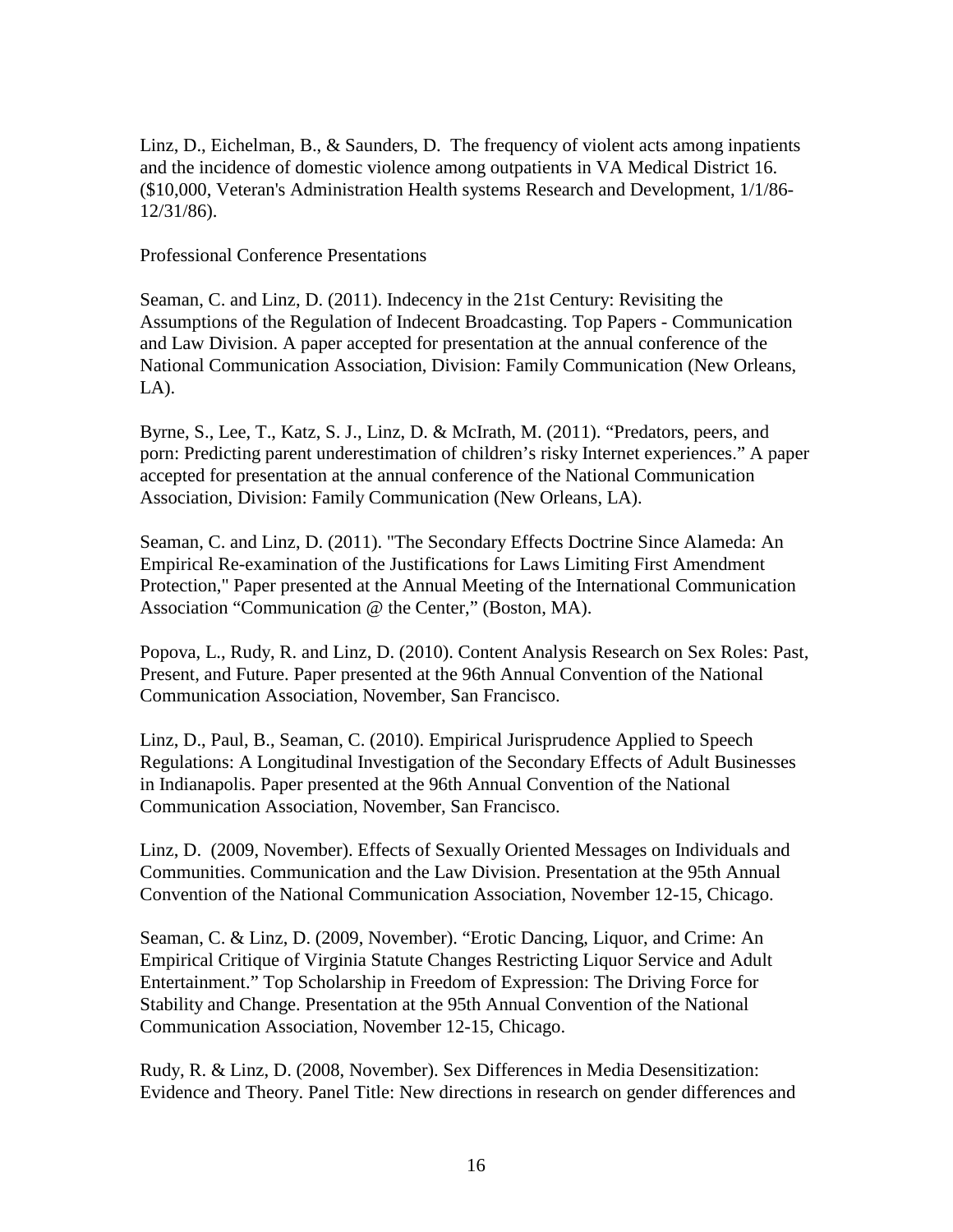the media. Paper presented at the meeting of the National Communication Association, San Diego.

Byrne, S. & Linz, D. (2008, May). "Investigating the Boomerang Effect in Anti-Aggression Media Literacy Interventions." Panel presentation at the Annual Meeting of the International Communication Association in Montreal, Canada.

Rudy, R., & Linz, D. (2007, November). "Domains of Media Desensitization: A Model of the Relationships Among Cognitive, Emotional, Physiological, and Behavioral Response Systems." Paper presented at the meeting of the National Communication Association, Chicago, IL.

Byrne, S. & Linz, D. (2007, November). "I Might Not Hit, but I Can Still Be Mean: Media Interventions and Gender Differences in Overt and Relational Aggression." Paper presentation at the meeting of the National Communication Association, Chicago, IL.

Paul, B., Linz, D., & Yao, M. (November, 2007). Top Freedom of Expression Scholarship. Paper Title: Evaluating the Potential Secondary Effects of Adult Video/Bookstores in Indianapolis, IN." Paper presented in Freedom of Expression Division of the National Communication Association, (Chicago, IL).

Tajima, S., Suzuki, K., Sado, M., Hasegawa, M., Horiuchi, Y., Sakamoto, A., Linz, D., Smith, S. L., & Donnerstein, E. (2007) Content analysis of violent images in Japanese TV commercials. Paper presented at the 7th Biennial Conference of Asian Association of Social Psychology, Kota Kinabalu, Malaysia.

Horiuchi, Y., Sado, M., Suzuki, K., Hasegawa, M., Sakamoto, A., Isshiki, N., Hattori, H., Linz, D., Smith, S. L., & Donnerstein, E. (2006). Content analysis of violence appearing in Japanese news programs: Its characteristic features compared to the real world and to other TV genres, 26th International Congress of Applied Psychology, Athens, Greece.

Sado, M., Suzuki, K., Horiuchi, Y., Hasegawa, M., Sakamoto, A., Isshiki, N., Hattori, H., Linz, D., Smith, S. L., & Donnerstein, E. (2006). What types of violence are Japanese children exposed to through daily TV viewing?: Content analysis of TV programs broadcasted in 2004, 26th International Congress of Applied Psychology, Athens, Greece.

Linz, D., (November, 2006) Creating Connections in Graduate Education: What is the Relationship between MA-only and Doctoral Programs? National Communication Association, (San Antonio, TX).

Linz, D., Yao, M., Byrne, S. & Lichtenstein, A. (November, 2006). Testing Supreme Court Assumptions in California v. la Rue: Is There Justification for Prohibiting Sexually Explicit Messages in Establishments that Sell Liquor? Freedom of Expression Division of the National Communication Association, (San Antonio, TX). Top Four Refereed Papers in Freedom of Expression.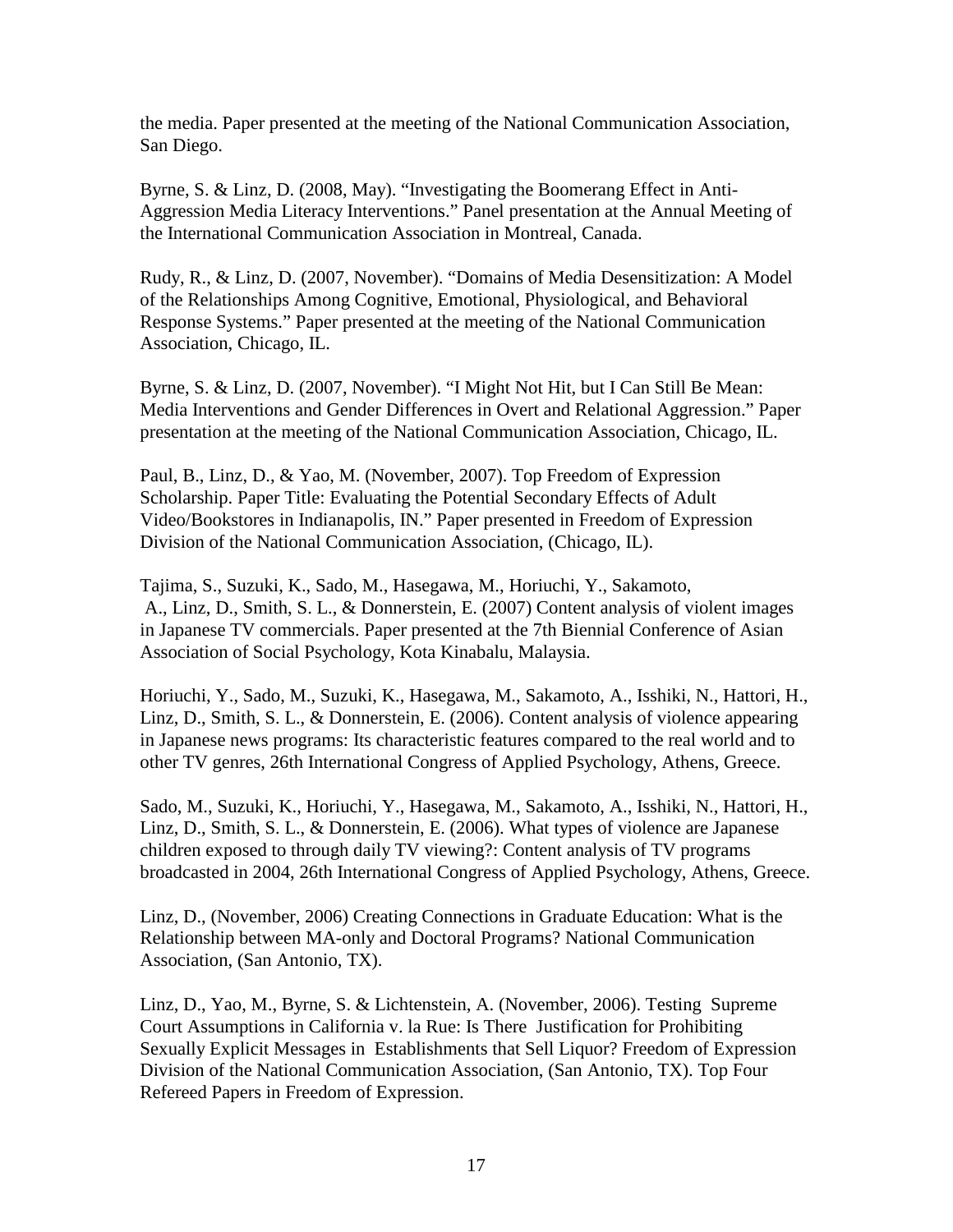Mahood, C. & Linz, D. G. (November, 2006). "Video game play and the role of frustration: How playing non-violent video games can lead to aggressive effects." Mass Communication Division of the National Communication Association, San Antonio, TX. Top Three Refereed Papers in Mass Communication.

Mahood, C., Yao, M. and Linz, D. (2006, May). Sexual Priming, Gender Stereotyping, and Likelihood to Sexually Harass: Examining the Effects of Playing a Sexually-Explicit Video Game. Panel presentation at the Annual Meeting of the International Communication Association in Dresden, Germany.

Yao, M, Daniel G. Linz, Bryant Paul (2004, November). A Multi-city Investigation of Adverse Secondary Effects of Adult Oriented Business on Sex Crimes. Sexual Science and Politics: Mutual Interactions. Conference of the Society for the Scientific Study of Sexuality, Orlando, FL.

Linz, D. (2004, November). Symposium Chair: Empirical research on sex, media, and society. Annual meeting of the National Communication Association, Chicago, IL.

Yao, M. Daniel Linz (2004, November), "A Multi-city Investigation of Adverse Secondary Effects of Adult Oriented Business on Sex Crimes." Annual meeting of the National Communication Association, Chicago, IL.

Fisher, R.D., Linz, D. & Paul, B. (2004, May). "Examining the Link Between Sexual Entertainment and Sexual Aggression: The Presence of Adult Businesses and the Prediction of Rape Rates in Florida." Presentation to the Law and Policy Division at the 2004 annual meeting of the International Communication Association: New Orleans, LA.

Linz, D. & Paul, B. (2004, April). "A Secondary Effects Study of Peep Show Establishments in San Diego, California." "Sexuality Across Cultures: From the Brain Lab to the Bedroom." The Western Region Conference of the Society for the Scientific Study of Sexuality, San Diego.

Yao, M., Mahood, C., Paul, B., Bryne, S. and Linz, D. (2003, November). "The role of individual differences in the effects of video game violence on aggressive thoughts and self-reported arousal." Annual meeting of the National Communication Association, Miami, FL.

Paul, B., & Linz, D. (2003, November). "Sexual communication and the First Amendment: Using communication science to inform law and policy debates." Seminar 9, The Far Reaching Interdisciplinary Scholarship of HIV/AIDS, STD's & Sexual Behavior Research. Annual meeting of the National Communication Association, Miami, FL.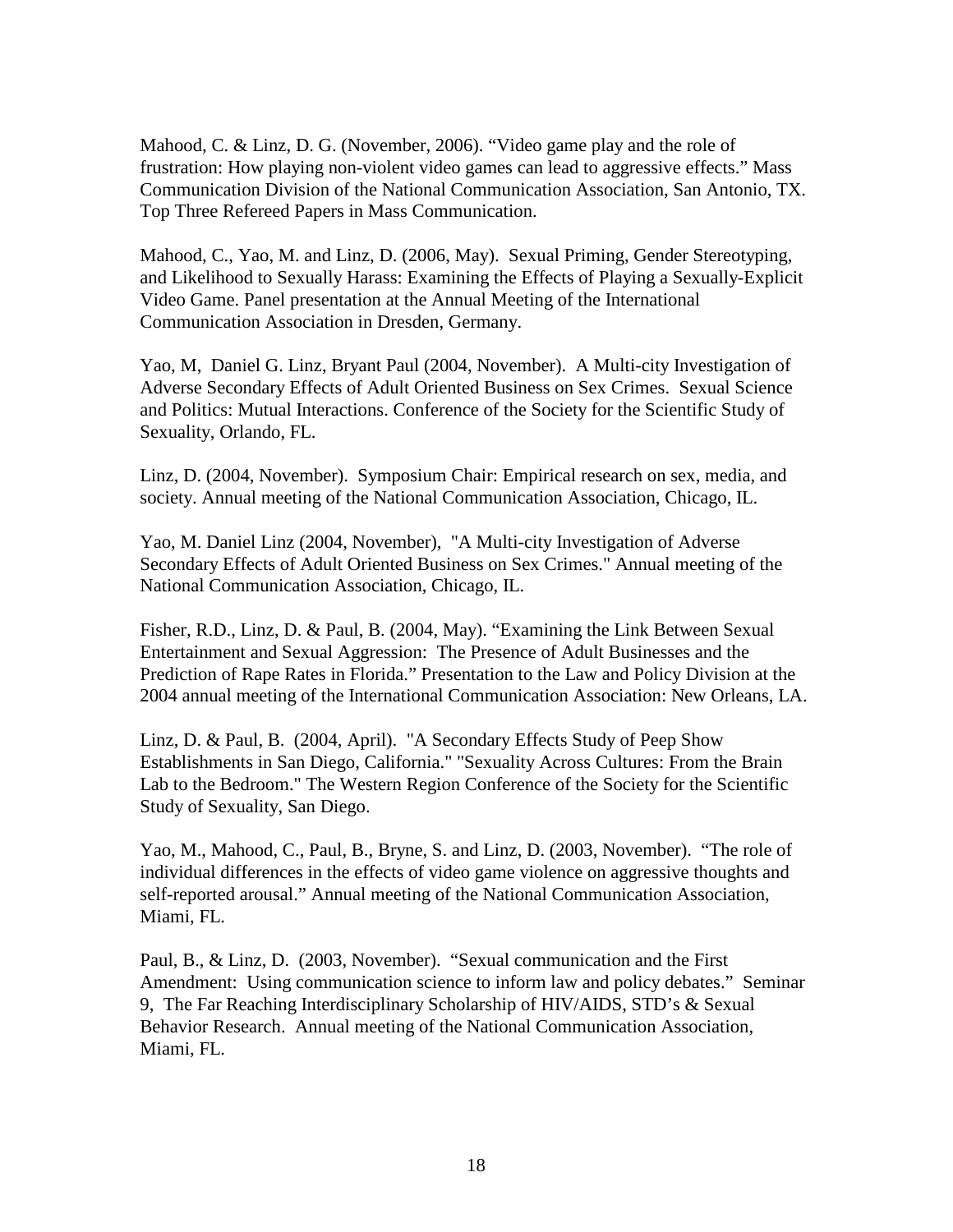Zwarun, L. & Linz, D. (May 2003). "College Students' Expectancies about Drinking: Effects of Gender, Risk Taking, Identification with Television Characters, and Exposure to Beer Commercials," International Communication Association, San Diego, California.

Linz, D. (February, 2003). We write, judges cite: Communication scholars impact on the judiciary. Western States Speech Association Annual Meeting. Salt lake City, Utah.

Paul, B., & Linz, D. (May, 2002). Testing Assumptions Made by the Supreme Court Concerning the Negative Secondary Effects of Adult Businesses: A Quasi-Experimental Approach. International Communication Association: Communication Law and Policy. Seoul, Korea.

Paul, B., A. Fraser, D. Linz, B. J. Wilson, S. L. Smith (May, 2001). Reducing Harmful Risk Taking Among Adolescents Using a School-based Media Curriculum. Instructionl and developmental Communication Division of the International Communication Association meeting. Washington, D.C.

Dixon, T., & Linz, D. (May, 2001). The Portrayal of Race and Crime on Network News. Mass Communication Divison of the International Communication Association, Washington, D.C.

Dixon, T., & Linz, D. (May, 2000). Misrepresentation of African American and Latinio Juvenile Lawbreakers on Local Televison News. Mass Communication Divison of the International Communication Association, Acapulco, Mexico.

Paul, B., Linz, D., Wilson, B., Smith, S.Federman, J., Nathanson, A., Lingsweiler R., & Donnerstein, E. (May, 2000). Reducing interpersonal violence and risk taking among adolescents by increasing awareness of consequences and empathy: An evaluation of a school-based media curriculum. Instructionl and developmental Communication Division of the International Communication Association meeting. Acapulco, Mexico.

Linz, D, Paul, B & Shfer, B.J. (May, 2000). Government regulation of adult businesses through zoning and anti-nudity ordiances: Debunking the legal myth of negative secondary effects. International Communication Association: Top Three Refereed Papers in Communication Law and Policy. Acapulco, Mexico.

Linz, D. (August, 1999). Methodological Analysis of Secondary Effects of Adult Businesses Studies Cited by Communities Across the Country. First Amendment Lawyers Association Annual meeting, San Fransico, CA.

Linz, D. (August, 1999). Testing Legal Assumptions Regarding the Effects of Dancer Nudity and Proximity on Erotic Expression.. First Amendment Lawyers Association Annual meeting, San Fransico, CA.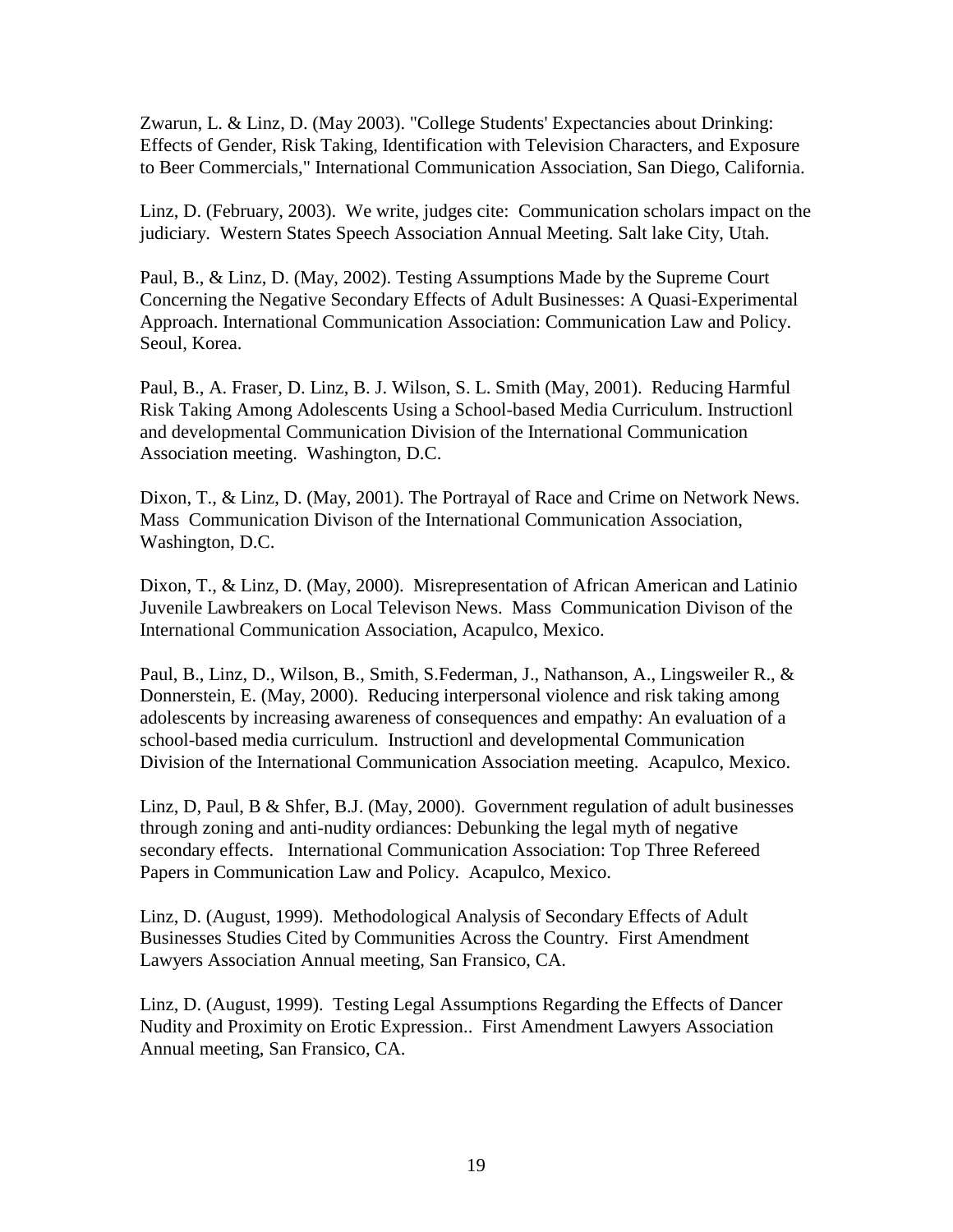Dixon, T. & Linz, D. (August, 1999). The Portrayal of Race and Crime on Network News: An Exploratory Study. Association for Education in Journalism and Mass Communication. New Orleans, LA.

Dixon, T. & Linz, D. (May, 1999). Race and the Misrepresentation of Victimization on Local Television News.1999 National Communication Association: Top Three Refereed Papers in Mass Communication Division. Chicago, IL.

Dixon, T. & Linz, D. (1999). Televsion news, prejudicial publicity and the depiction of race. International Communication Association Annual meeting. San Fransisco, CA.

Mulac, A., Jansma, L. & Linz, D. (July, 1998). Interpersonal consequences of exposure to pornography: Does men's viewing of degrading, sexually explicit film affect their behavior toward women? International Communication Association annual meeting, Jerusalem, Israel.

Linz, D. (June, 1998). Predicting Sexual Aggression. A Symposium at the 1998 SPSSI Convention. Ann Arbor, MI.

Linz, D. & Blumenthal, E. (June, 1998). Testing legal assumptions regarding the effects of dancer nudity and proximity on erotic expression. Law and Society annual meeting, Aspen CO.

Linz, D. Donnerstein, E., Shafer, B.J., Blumenthal, E., Gray, T. & Kunkel, D. (February, 1996). Measuring the Communicative Aspects of Nude Dancing: An Experimental Field Test of Social Psychological Assumptions in Barnes v. Glen Theatre. American Psychology Law Society Biannual meeting, Hilton Head SC.

Heuer, L. Scelfo, J., Gross, E., Penrod, S., Stroessner, S. & Linz, D. (June, 1995). A test of a contextual priming model of procedural fairness. Eighth Annual Conference of the International Association for Conflict Management, Lo-Skolen, Elsinore, Denmark.

Linz, D. (May, 1995). Violence on Television: A Panel Discussion. International Communication Association Annual Meeting, Albuquerque, NM.

Linz, D. (July, 1994). Examining parallels between the regulation of TV violence and broadcast indecency. International Communication Association Annual Meeting, Sydney, Australia.

Linz, D. (July, 1994). Children's exposure to and comprehension of sexually-oriented remarks in radio broadcasts: A case analysis of the Howard Stern Show. International Communication Association Annual Meeting, Sydney, Australia.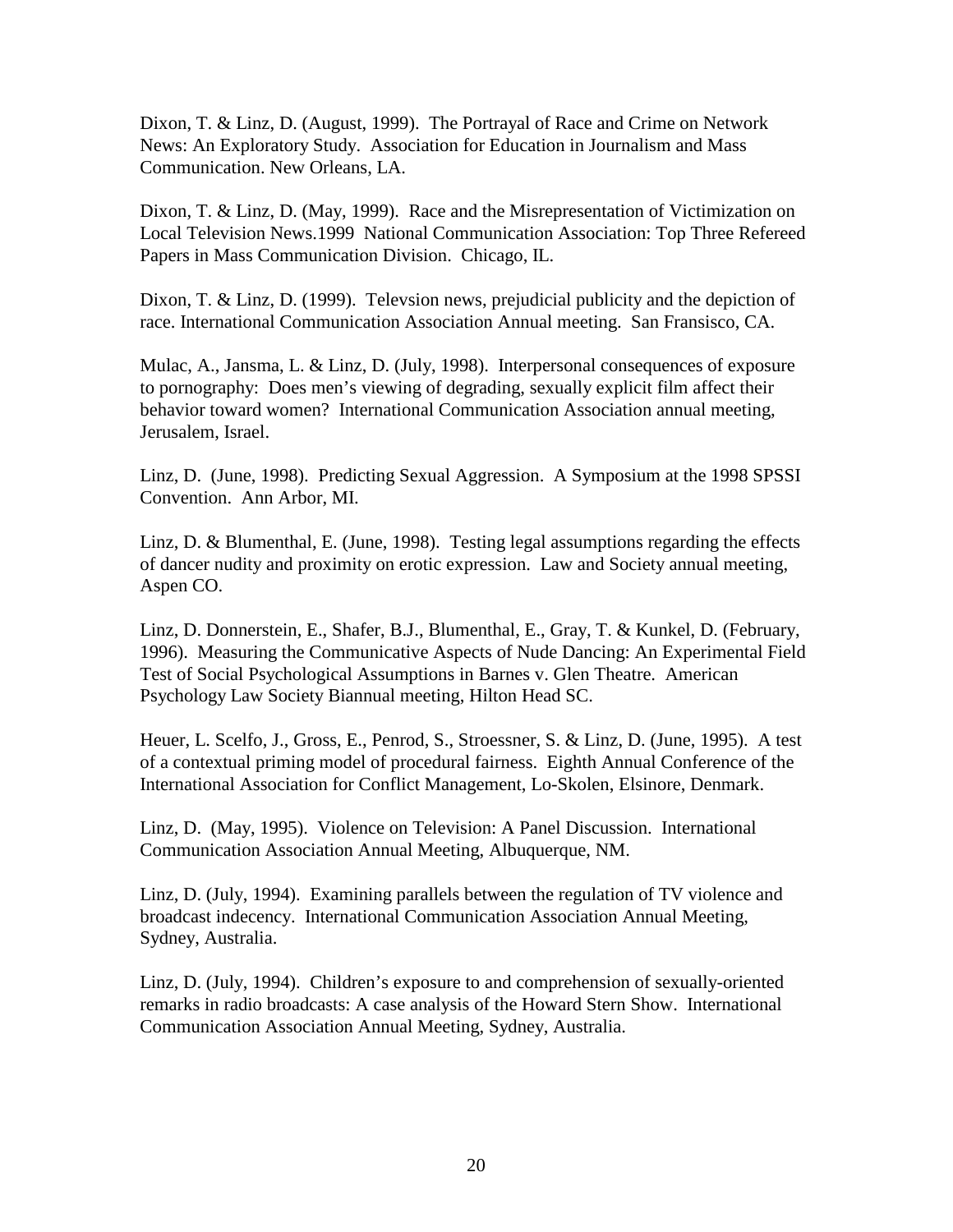Linz, D. (October, 1993). Measuring standards for sex and violence: Misperceptions between self and community. Society of Experimental Social Psychology (SESP) Annual Meeting, Santa Barbara, CA.

Linz, D (August, 1993). Presidential Mini Convention on Sex Love and Psychology. The Future of Sex and Love: A Town Hall Meeting. American Psychological Association Annual Meeting, Toronto, Ontario, Canada.

Linz, D (August, 1993). Discussion: Patently Offensive: Porn under siege. Ad hoc Committee on Films and Other Media. American Psychological Association Annual Meeting, Toronto, Ontario, Canada.

Malamuth, N., Heavey, C.L., Linz, D. & Barnes, G. (May, 1993). The longitudinal prediction of men's antisocial behavior against women. International Communication Association, Washington D.C.

Linz, D., Imrich, D. Mullin, C., Eskenazi, J., & Weiss, A. (Sept., 1992). Assessing the incidence of pretrial publicity and strategies to offset its effects. The Third European Conference of Law and Psychology, Oxford, United Kingdom.

Linz, D. & Wilson, B.J. (August, 1992). Adolescents and sexual violence: Mitigating the effects of mass media. American Psychological Association Annual Meeting, Washington D.C.

Linz, D., E. Donnerstein, K. Land, P. McCall, J. Scott, L. J. Klein, B.J. Shafer, & A. Graesner (May, 1992). Defining the limits of public tolerance for sexually explicit and sexually violent materials: A field experiment. Top Three Refereed Papers in Communication Law and Policy. Communication Law and Policy Interest Group, International Communication Association.

Donnerstein, E., Wilson, B. & Linz, D. (1992, May). Can we deal with sexual violence in the media:? Legal, self-regulatory, and educational solutions. Communication Law and Policy Interest Group, International Communication Association.

Wilson, B., D.Linz, E. Donnerstein & H. Stipp (1992, May). The Impact of social issue television programming on Attitudes Toward Rape. Mass Communication Division of the International Communication Association.

Linz, D. (1991, Aug.). The utilization of mass media research in obscenity trials. Symposium on the role of mass media research in public policy. American Psychological Association Annual Meeting, San Francisco.

Weiss, A. & Linz, D. (1991, Aug.) Impression formation and memory in the attribution of legal responsibility. American Psychological Association Annual Meeting, San Francisco.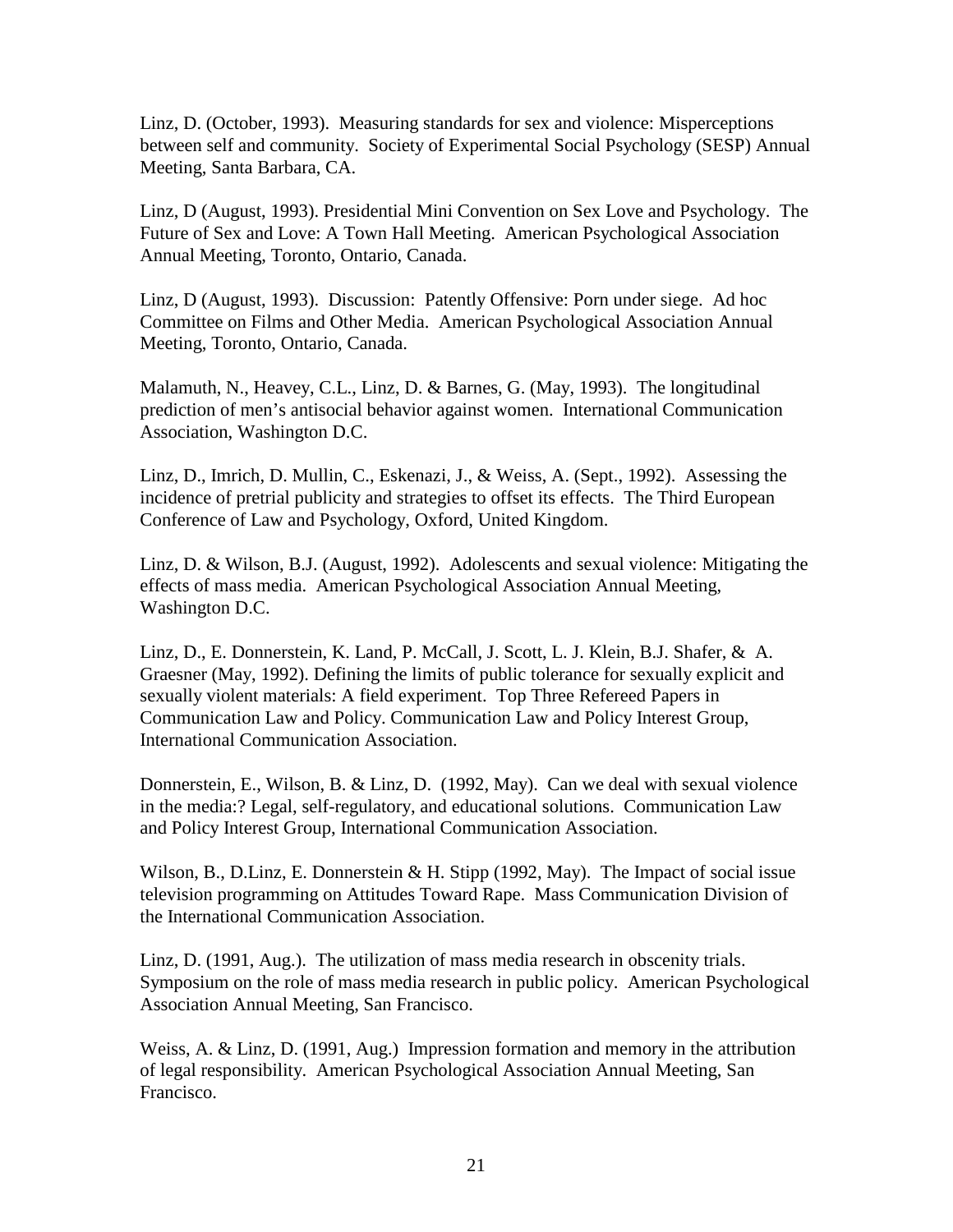Imrich, D., Mullin, C. & Linz, D. (1991, Aug.) Measuring the extent of prejudicial publicity in the United States newspapers: A content analysis. American Psychological Association Annual Meeting, San Francisco.

Eskenazi, J. & Linz, D. (1991, August). The ameliorating effect of jury deliberation on prejudicial pretrial publicity. American Psychological Association Annual Meeting, San Francisco.

Wilson, B.J., Linz, D. & Randall, B. (June, 1990) Applying Social Science Research to Film Ratings: A Shift From What is Considered Offensive to What is Considered Harmful to Children. International Communication Association, Dublin.

Linz, D. (November, 1989). Obscenity and the law: Psychological assessments of community standards concerning explicit sexual material. The American Society of Criminology Annual Meeting, Reno, NV.

Mullin, C., Imrich, D., & Linz, D. (August, 1989). The effects of date rape information and prejudicial and nonprejudicial pretrial publicity on jury decision making in a sexual assault case. American Psychological Association Annual Meeting, New Orleans.

Linz, D., Dexter, H., Penrod, S. & Donnerstein, E. (August, 1989). Exposure to mass media sexual violence and judgments about domestic abuse victims. American Psychological Association Annual Meeting, New Orleans.

Arluk, I., Linz, D. & Donnerstein, E. (August, 1989). Mitigating the negative effects of sexually violent media through pre-movie interventions. American Psychological Association Annual Meeting, New Orleans.

Linz, D. & Randall, B. (1989, June) R-rated movies and violence: Recent legal challenges to the MPAA rating system. Law and Society Annual Meeting, Madison, WI.

Linz, D. (August, 1988). Social Psychology and Social Advocacy: Research on pornography and violence. American Psychological Association Annual Meeting, Atlanta.

Donnerstein E. & Linz, D. (June 1988). Social science research and the Attorney General's and the Surgeon General's Commissions on Pornography. XIVth Annual Congress on Law and Mental Health, Montreal.

Malamuth, N. & Linz, D. (June, 1988). Legal debates in pornography: What social science can and cannot contribute. Law and Society Association Annual Meeting, Vale.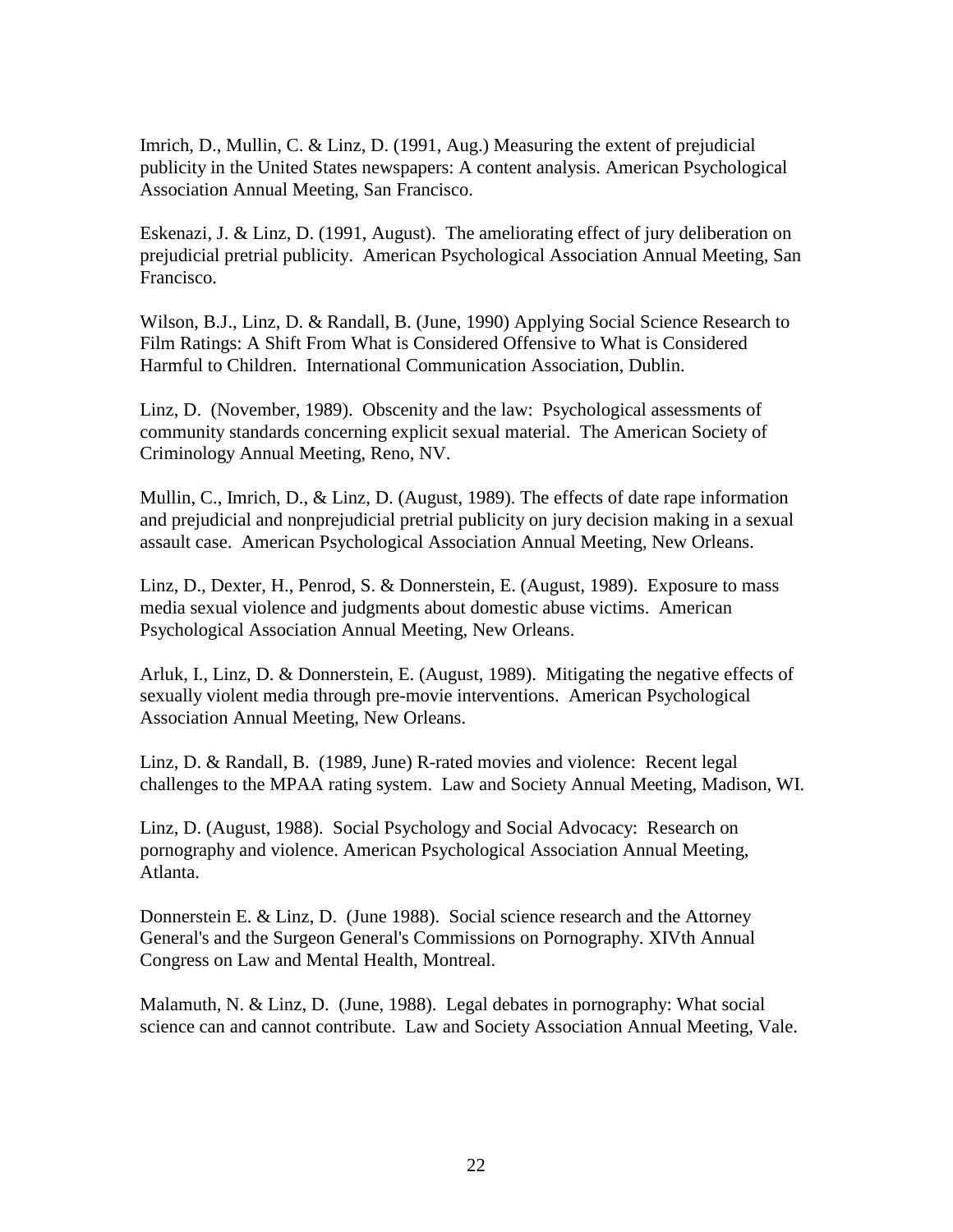Dexter, H., Linz, D., Penrod, S. & Saunders, D. (March, 1988). Exposure to media violence and the blaming of assault victims. American Psychology and Law Society Biannual Meeting, Miami.

Donnerstein, E. & Linz, D. (1987, November). Uses and abuses of social science research in the final report of the Attorney General's Commission on Pornography. Dimension Series Presentation, Speech Communication Association Meeting, Boston.

Linz, D. (1987, August). The findings and recommendations of the U.S. Attorney General's Commission on pornography. American Psychological Association Annual Meeting, New York.

Linz, D. (1987, July). Desensitization to filmed violence and reactions to victims of battering. The Third National Family Violence Research Conference, Durham, NH.

Linz, D. (1986, July). Desensitization to media violence against women: Theory and findings. Biennial World Meeting of the International Society for Research on Aggression, Chicago.

Adams, S., Linz, D., Donnerstein, E., & Penrod, S. (1986, May). Physiological desensitization and changes in perception of violence after exposure to filmed violence against women. Annual meeting, Midwestern Psychological Association, Chicago.

Krafka, C., Linz, D., & Penrod, S. (1985, May). Male and female desensitization to graphic filmed violence against women. Annual Meeting of the Midwestern Psychological Association, Chicago.

Linz, D., Penrod, S., & Donnerstein, E. (1984, October). Sexual violence: Desensitization to filmed portrayals and callousness toward victims in other contexts. Annual Meeting of the Society for Experimental Social Psychology, Snowbird, UT.

Linz, D., Donnerstein, E., & Penrod, S. (1984, August). Desensitization to violence against women. Annual Meeting of the American Psychological Association, Toronto.

Linz, D., & Penrod, S. (1983, October). The effects of prior attitudes, victim photographs, and victim coping on jury decision making in a rape case. American Psychology and Law Society Convention, Chicago.

Donnerstein, E., Linz, D., & Penrod, S. (1983, October). Mitigating the influence of mass media influenced rape related attitudes and behavior. American Psychology and Law Society Convention, Chicago.

Krafka, C., Linz, D., & Penrod, S. (1983, October). Factor analysis and further validation of the Rape Myth Acceptance and Rape Empathy Scales. American Psychology and Law Society Convention, Chicago.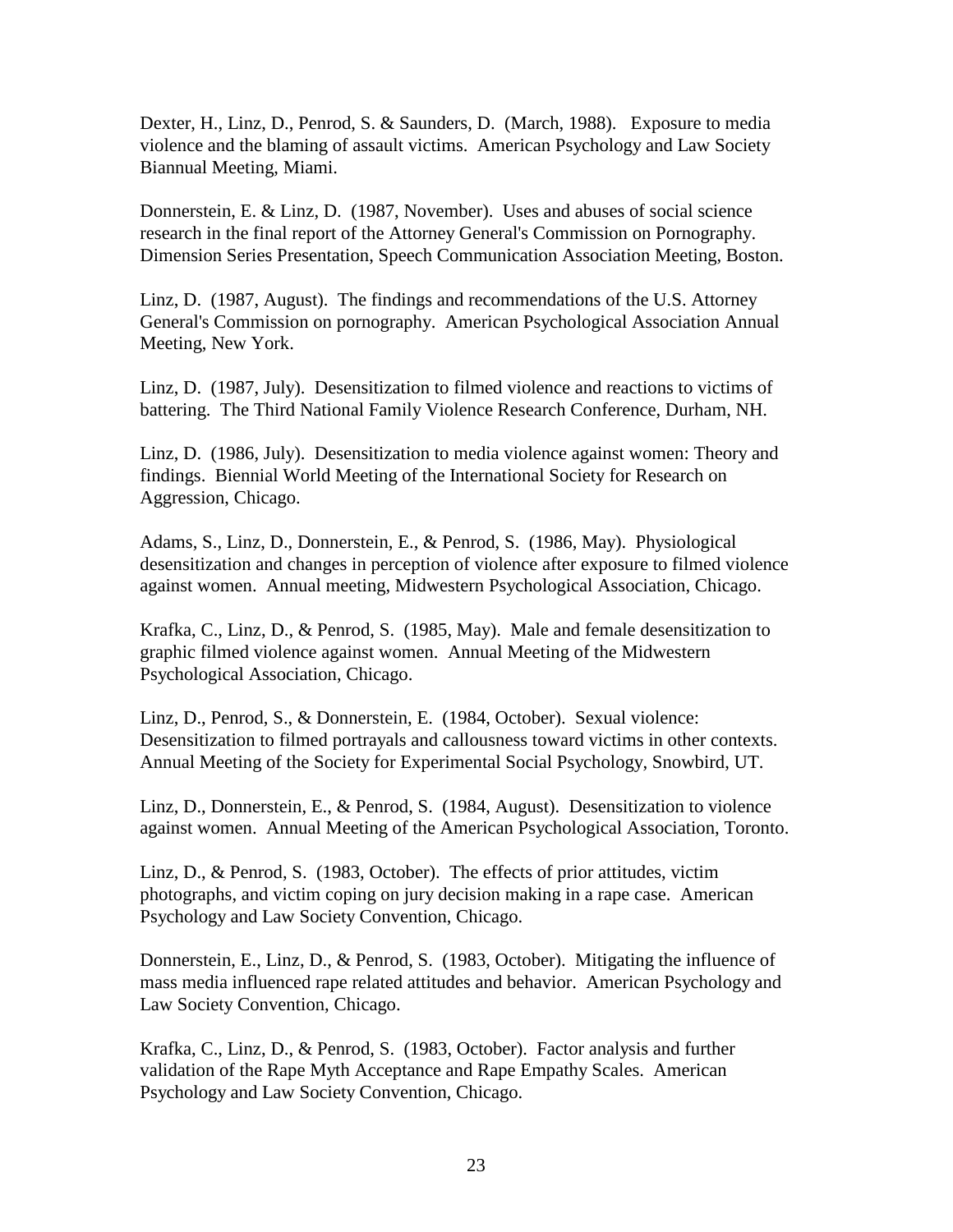Penrod, S., Linz, D., & Rios, P. (1983, June). Juror questions during trial: A courtroom experiment. Law and Society Annual Meeting, Denver, Colorado.

Linz, D., Penrod, S., Bream, J., & Baltaxe, D. (1983, May). Impact of photographs in the courtroom: Memory availability or emotional arousal? Midwestern Psychological Association annual meeting, Chicago.

Zimmerman, R. S., Linz, D., Leventhal, H., & Penrod, S. (1983, May). Symptoms, coping, and lay models of hypertension. Annual Meeting of the Midwestern Psychological Association, Chicago.

Penrod, S., & Linz, D. (1982, October). Voir dire: Uses and abuses. Annual Meeting of the Society for Experimental Social Psychology, Nashville, Indiana.

Penrod, S., & Linz, D. (1982, August). Pornography and harmful behavior: A comparative legal perspective. Annual Meeting of the American Psychological Association, Washington D.C.

Linz, D., Siverhus, S., & Penrod, S. (1982, August). Chronicity, causation, severity, responsibility and emotion: The structure of illness cognition. Annual Meeting of the American Psychological Association, Washington D.C.

Linz, D., & Penrod, S. (1982, August). Using psychological research on violent pornography to inform legal change. Annual Meeting of the American Psychological Association, Washington D.C.

Penrod, S., Donnerstein, E., & Linz, D. (1982, July). Scientific research on pornography and violence: The implications for American law. International Conference on Psychology and Law, Swansea, Wales.

Penrod, S., Linz, D., Coates, D., & Herzberg, S. (1982, July). The implications of social science research for trial practice attorneys. International Conference on Psychology and Law, Swansea, Wales.

Penrod, S., Coates, D., Linz, D., Heuer, L., Atkinson, M., & Herzberg, S. (1982, July). Using social science to improve criminal trial advocacy. 20th International Congress of Applied Psychology, Edinburgh, Scotland.

Penrod, S., Linz, D., & Leventhal, H. (1982, July). Assessing patient- physician communication difficulties: Pinpointing differences in conceptions of disease. 20th International Congress of Applied Psychology, Edinburgh, Scotland.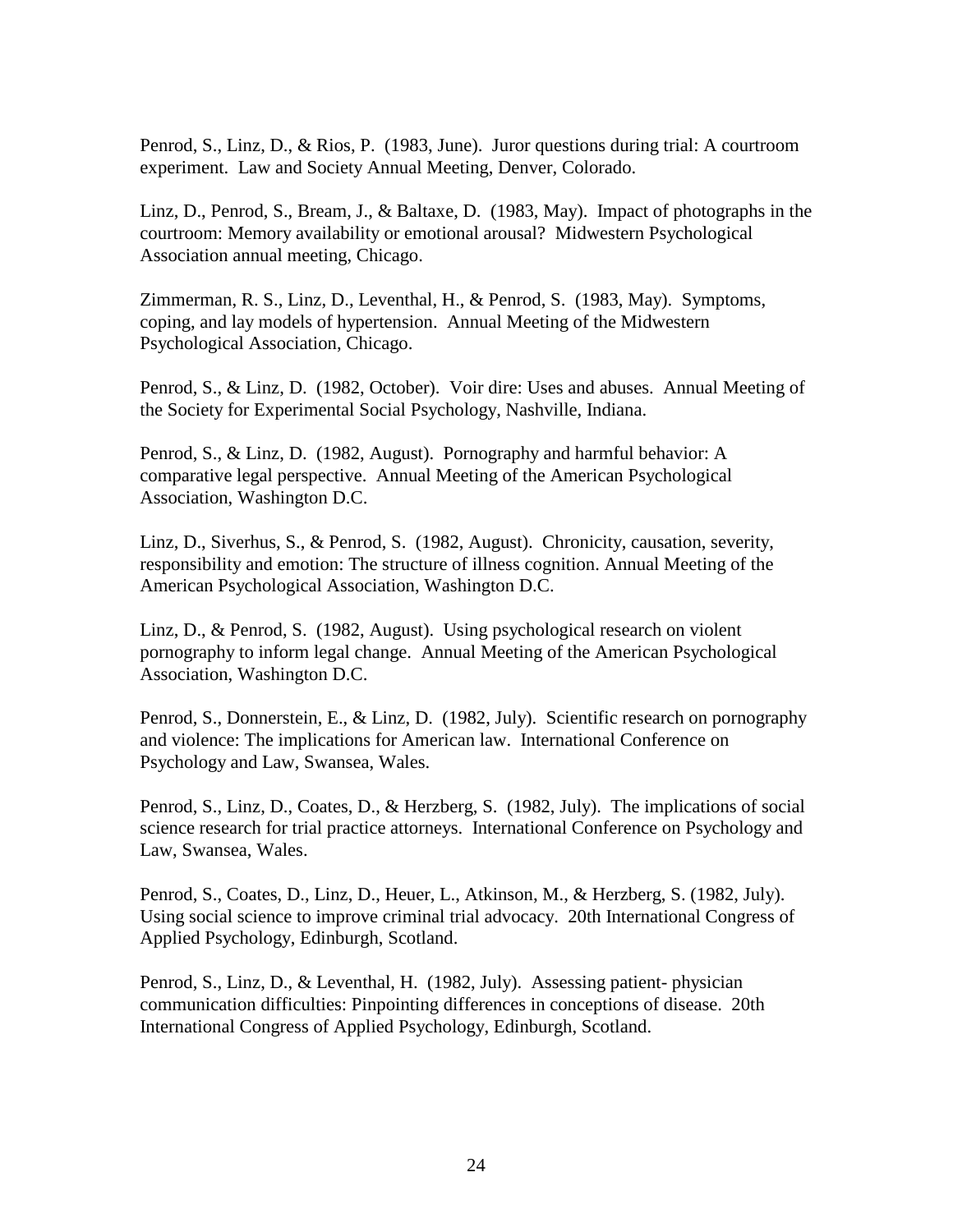Linz, D., Penrod, S., & Leventhal, H. (1982, July). The cognitive organization of disease among lay persons. 20th International Congress of Applied Psychology, Edinburgh, Scotland.

Coates, D., Atkinson, M., Heuer, L., Linz, D., Herzberg, S., & Penrod, S. (1982, July). Attorney inferences about jurors' trial perceptions: Fact or fantasy? 20th International Congress of Applied Psychology, Edinburgh, Scotland.

Linz, D. (1982, June). Assessing courtroom performance from the perspective of the social science observer, the trial practice attorney, and the "jury box." Annual Meeting of the Law and Society Association, Toronto.

Linz, D., & Penrod, S. (1982, May). Emotional versus rational appeals in closing statements. Panel at Annual Meeting of the Midwestern Psychological Association, Minneapolis, MN.

Linz, D., Penrod, S., Coates, D., Atkinson, M., Heuer, L., & Herzberg, S. (1982, March). The use of experts in the courtroom: Attorney judgments of expert witness credibility. Annual Meeting of the Academy of Criminal Justice Sciences.

Penrod, S., Linz, D., & Donnerstein, E. (1982, March). Scientific research on pornography and violence: The legal context. Annual Meeting of the Academy of Criminal Justice Sciences.

Donnerstein, E., Linz, D., & Penrod, S. (1982, March). Scientific research on pornography and violence: The empirical findings. Annual Meeting of the Academy of Criminal Justice Sciences.

Linz, D., & Penrod, S. (1982, March). A meta-analysis of the influence of research methodology on the outcomes of jury simulation studies. Annual Meeting, Academy of Criminal Justice Sciences.

Linz, D., Slack, A., Kaiser, K., & Penrod, S. (1981, October). Meta-analysis of defendant characteristics studies. Biennial convention of the American Psychology and Law Society, Cambridge, MA.

Heberlein, T., Linz, D., & Ortiz, B. (1980, September). Satisfaction, knowledge and contentment of customers on a mandatory participation time-of-day electricity pricing experiment. International Conference on Consumer Behavior and Energy Use, Banff, Canada.

Linz, D. (1977, December). Transportation problems of the elderly. Meeting of the National Science Foundation, Washington, D.C.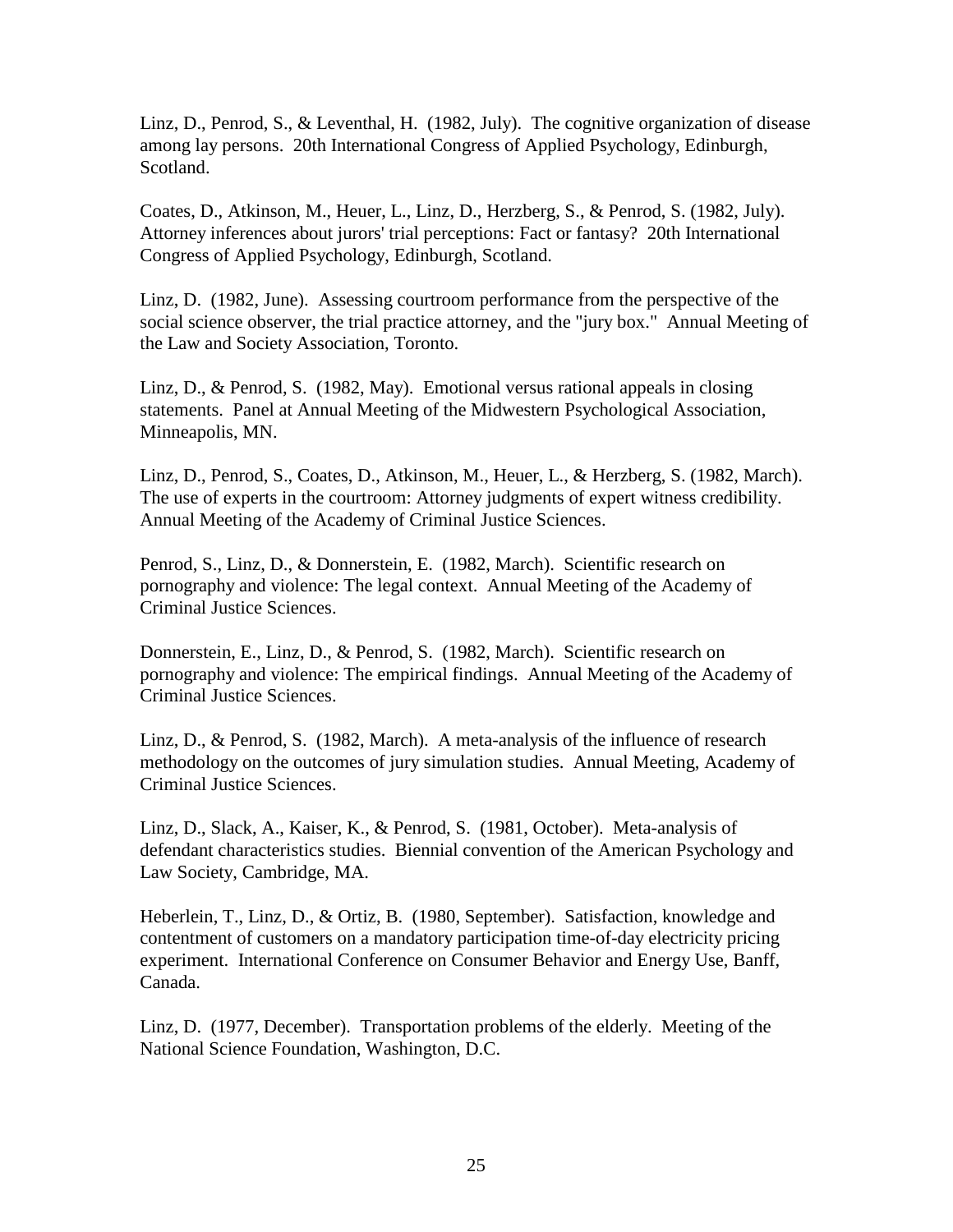#### Invited Addresses

Linz, D. (2010). Effects of Sexually Oriented Messages on Individuals and Communities: A History of Challenging Assumptions in the Courtroom. Annual Barnard College, John Jay, CUNY, joint psychology and law seminar.

Linz, D (2007). Increasing graduate student diversity: Views from the admission committee level. The 2nd Social, Behavioral and Economic Sciences Alliances for Graduate Education and the Professoriate (SBES/AGEP) Meeting. University of California, Santa Barbara.

Linz D. (2004). Can Justice be Served? An Analysis of Issues Surrounding the Kobe Bryant Sexual Assault Trial and Pretrial Publicity. UCSB Women's Center.

Linz, D. (June, 1998). Undergraduate and graduate education in law and society at UCSB . Workshop on Undergraduate and Graduate Education in Law and Society. Law and Society annual meeting, Aspen CO.

Linz, D. (October, 1997). Violence in the media. Summit '97: Celebrating Community, Pro-Youth Coalition of Santa Barbara County.

Linz, D. (September, 1996). Plenary Speaker: The National Television Violence Study, USA. Fourth Annual International Film Regulators Conference, London, England.

Linz, D. (September, 1996). Plenary Speaker: Violence and the internet. Fourth Annual International Film Regulators Conference, London, England.

Potter, J., Linz, D., Wilson, B.J., Kunkel, D., Donnerstein, E., Smith, S.L., Blumenthal, E. & Gray, T. (June, 1996). Content analysis of entertainment television: New methodological developments. Duke Conference on Media Violence and Public Policy.

Wilson, B.J., Potter, J., Linz, D., Donnerstein, E., Kunkel, D., Smith, S.L., Blumenthal, E. & Gray, T. (June, 1996). Content analysis of entertainment television: Results for 1994-5. Duke Conference on Media Violence and Public Policy.

Wilson, B.J., Donnerstein, E., Linz, D.,, Kunkel, D., Potter, J., Smith, S.L., Blumenthal, E. & Gray, T. (June, 1996). Content analysis of entertainment television: The importance of context. Duke Conference on Media Violence and Public Policy.

Kunkel, D., Wilson, B.J., Potter, J., Linz, D., Donnerstein, E., Smith, S.L., Blumenthal, E. & Gray, T. (June, 1996). Content analysis of entertainment television: Implications for public policy. Duke Conference on Media Violence and Public Policy.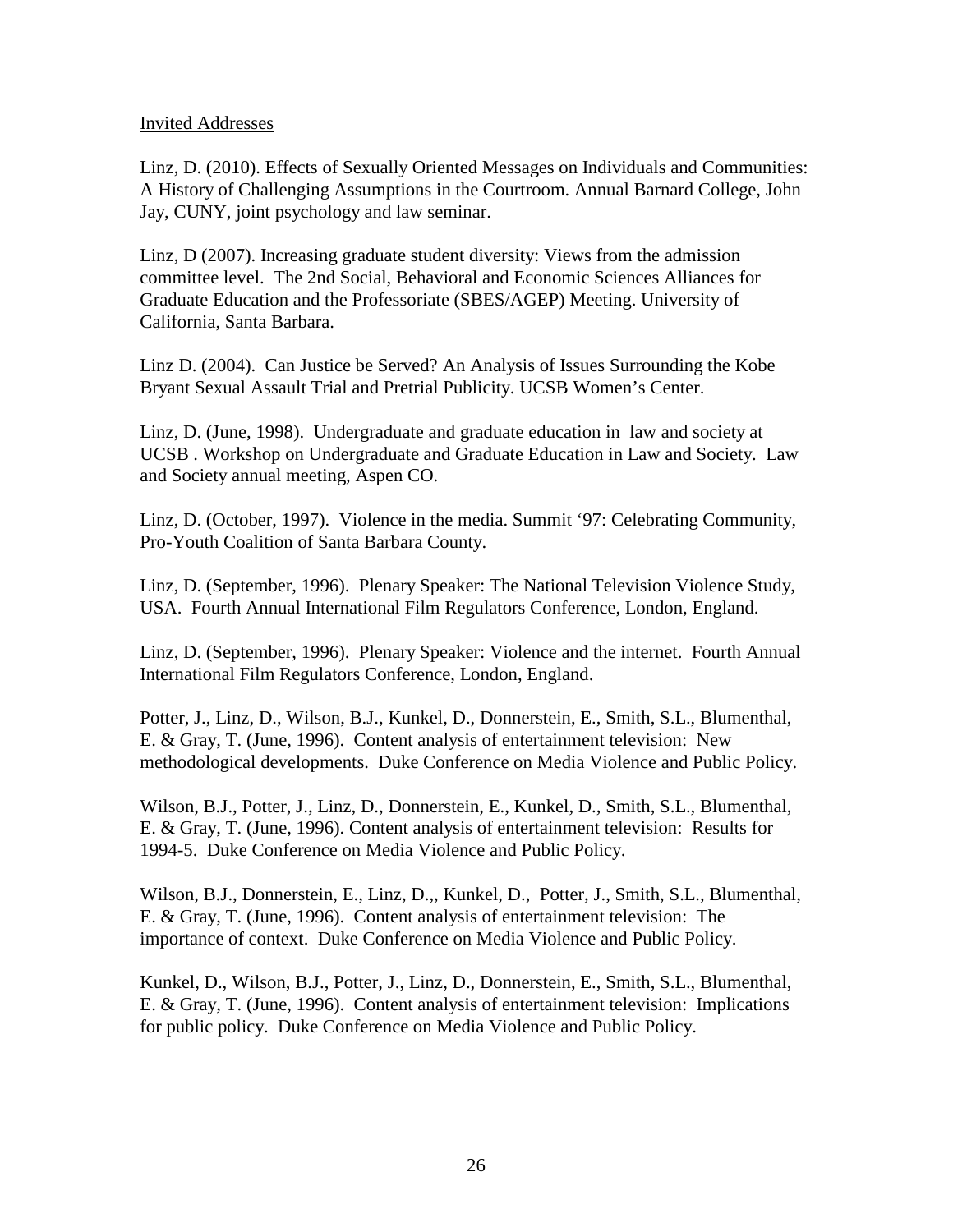Linz, D. (August, 1993). Presidential Mini Convention on Sex Love and Psychology. Invited Dialogue on Obscenity and Pornography. American Psychological Association Annual Meeting, Toronto, Canada.

Linz, D. (March, 1992). Plenary Speaker: Research report on the effects of exposure to sexually explicit and sexually violent materials on human behavior. Third Annual International Film Regulators Conference, London, England.

Linz, D. (April, 1990). Sexual Violence in the Mass Media and Social Policy. Invited Address, Western Psychological Association Annual Meeting, Los Angeles CA.

Linz, D. (January, 1990). Expert Testimony in Obscenity Cases. Invited Address, First Amendment Lawyers Association, Winter Meeting, San Diego, CA.

Linz, D. (February, 1989). Panel Discussion: Pornography and the Law. 16th Annual Conference of the Western Society of Criminology, Orange, CA.

Linz, D. (1988, June). The use and misuse of social science research in reports on pornography by the U.S. Attorney General and U.S. Surgeon General. Invited presentation. Symposium on Pornography Social Science and the Common Law, International Congress of Law and Mental Health. Montreal, Canada.

Donnerstein, E., & Linz, D. (1985, November). Mass media effects on desensitization of sexual violence. Invited symposium presentation. American Society of Criminology, San Diego.

Donnerstein, E., & Linz, D. (1985, September). Desensitization to sexual mass media violence. Invited symposium presentation, International Academy of Sex Research, Seattle, WA.

Linz, D. (1985, May). Pornography: New approaches and justifications for regulating. Presentation at the American Association for the Advancement of Science Annual Meeting, Los Angeles, CA.

Linz, D., & Donnerstein, E. (1985, April 17). Effects of sexual violence in the media: Recent research. Seminar at the Department of Criminal Justice, Indiana University, Bloomington, IN.

Linz, D. (1984, August). Sexual violence and the constitution. Paper presented at the Project '87 seminar "Individual Rights and the First Amendment." University of Illinois-Chicago Circle.

Linz, D. (1984, September). Research report to the international conference of film regulators. Presented at the International Conference of Film Regulators, Toronto, Canada.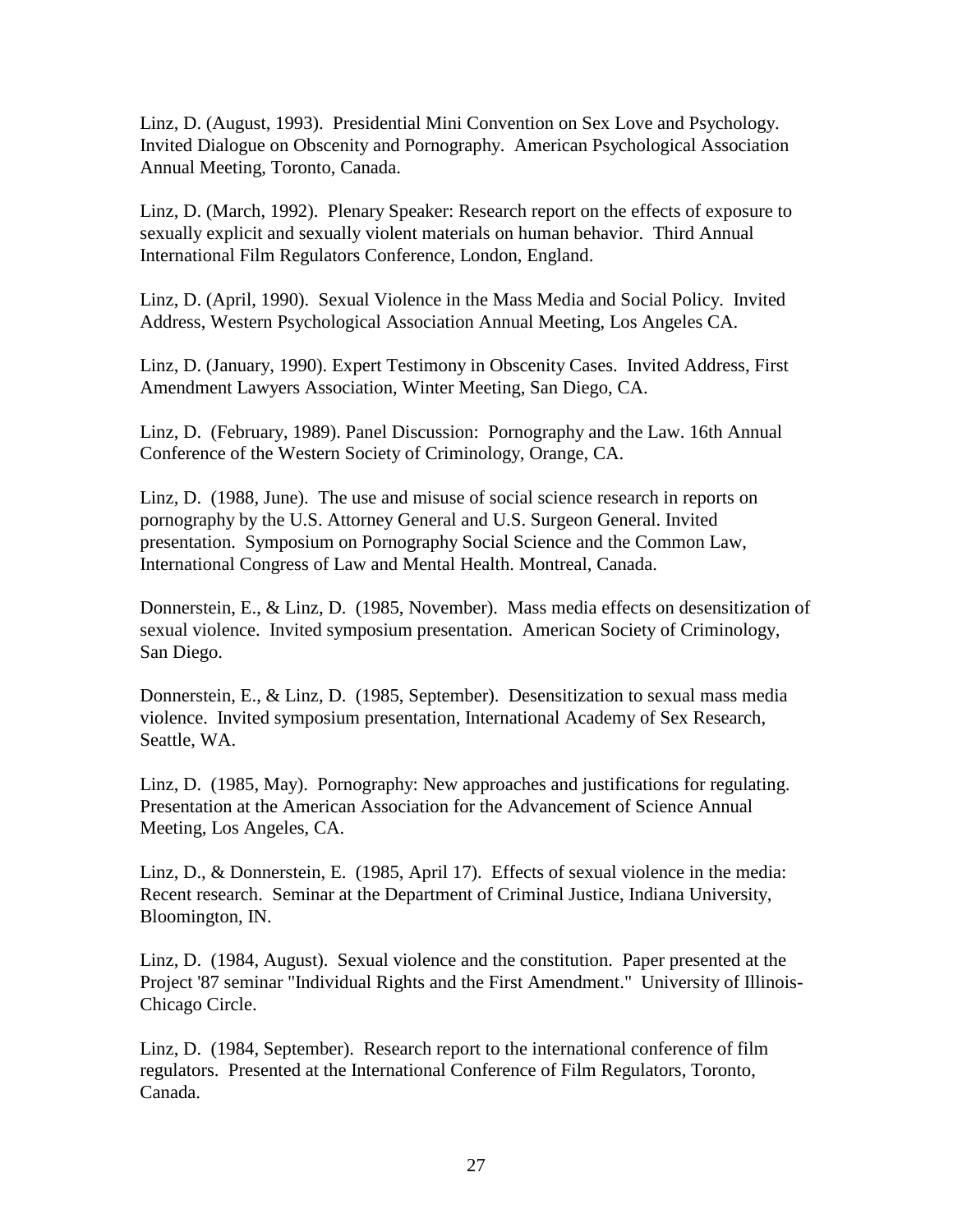Linz, D., & Donnerstein, E. (1984, November). Pornography and sexual violence in the media: Effects on attitudes and behavior. Presented at the Annual Meetings of the American Society of Criminology, Cincinnati, OH.

### PROFESSIONAL SERVICE

Editorial Board of *Media Psycholog.*

Special Issue Editor: Content analysis. Sex Roles: A Journal of Research (2009-2010)

Consulting Editor: 1991-93 Journal of Research in Personality, Academic Press.

### Journal Refereeing

| 2001-pres. Media Psychology                             |  |
|---------------------------------------------------------|--|
| 1989-pres. Human Communication Research                 |  |
| 1988-pres. Journal of Personality and Social Psychology |  |
| 1987-pres. Journal of Communication                     |  |
| 1989-pres. Communication Research                       |  |
| 1986-pres. Journal of Research in Personality           |  |
| 1988-pres. Journal of Sex Research                      |  |
| 1987-pres. Journal of Experimental Psychology           |  |
| 1988-pres. Law and Human Behavior                       |  |
| 1990-pres. Journal of Broadcasting and Electronic Media |  |
| 1990-pres. Law and Society Review                       |  |
|                                                         |  |

Professional Memberships

International Communication Association (ICA) Law and Society Association American Psychology-Law Society (APA Division 41) Society for the Psychological Study of Social Issues (APA Division 9)

# UNIVERSITY AND PUBLIC SERVICE

Communication Department

| $1991 - 2$    | Graduate Advisor/ Chair-Graduate Committee                 |
|---------------|------------------------------------------------------------|
| $1990 - 4$ .  | Member Graduate Committee                                  |
| 2004          | <b>Chair-Search Committee Media Communication Position</b> |
| 2005-2008.    | Graduate Advisor/Chair-Graduate Committee                  |
| $2001$ -pres. | <b>QMSS</b> Department representative                      |

Graduate Students Supervised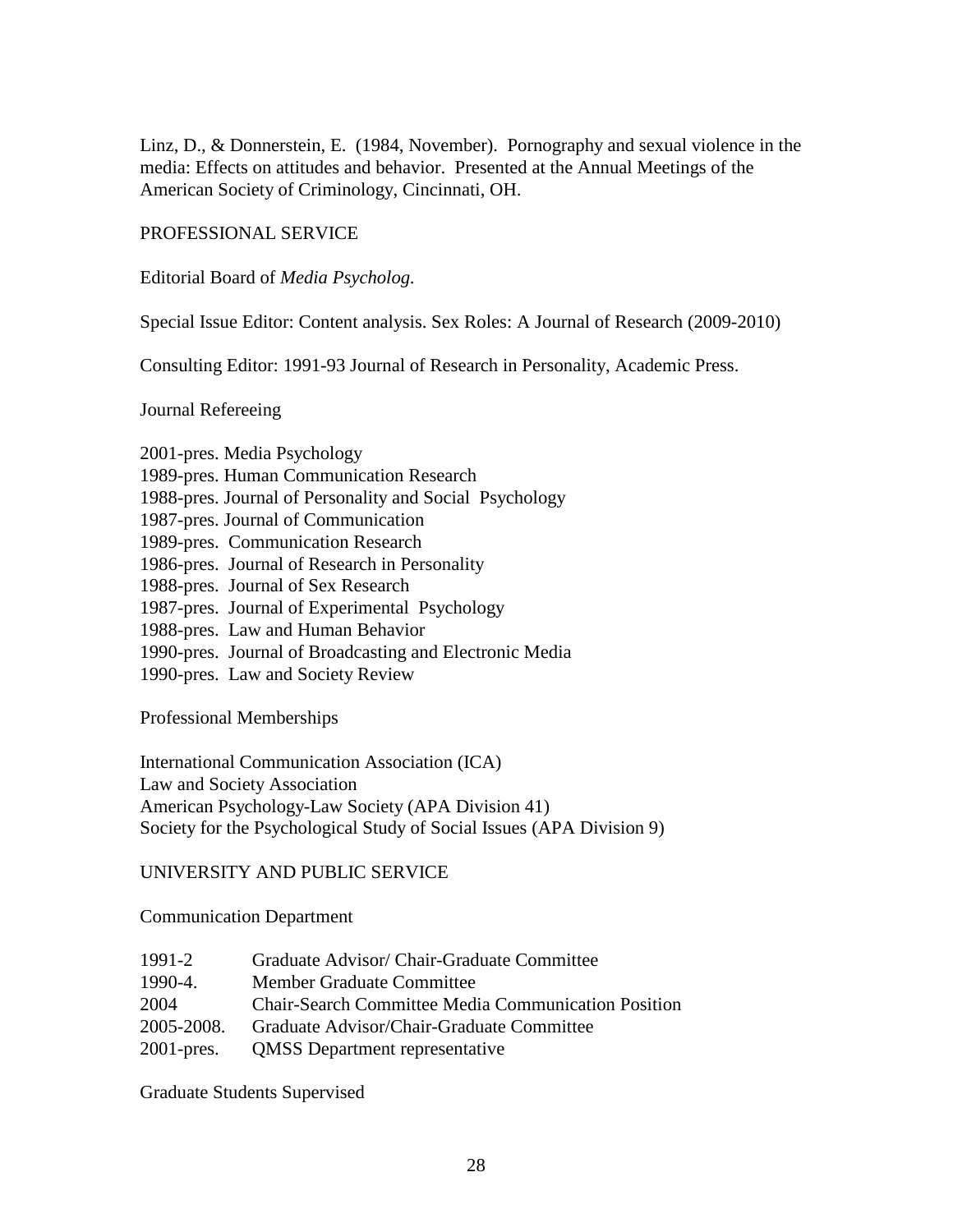(Directed\*/Committee Member)

| 1. Ilene Arluk      | $M.A.*$                                                                         | 1988 |               |      |
|---------------------|---------------------------------------------------------------------------------|------|---------------|------|
| 2. Cynthia Felando  | M.A.                                                                            | 1989 |               |      |
| 3. Barbara Randall  | M.A.                                                                            | 1989 |               |      |
| 4. Diana Stroyls    | $M.A.*$                                                                         | 1990 |               |      |
| 5. Audrey Weiss     | M.A.                                                                            | 1990 | Ph.D.         | 1994 |
| 6. Britt Andreata   | $MA.*$                                                                          | 1991 |               |      |
| 7. Susan Fox        | M.A.                                                                            | 1991 | Ph.D.         | 1994 |
| 8. Wangner Diaz     | M.A.                                                                            | 1991 |               |      |
| 9. James Harwood    | M.A.                                                                            | 1992 | Ph.D.         | 1994 |
| 10. Jay Eskenazi    | $M.A.*$                                                                         | 1992 |               |      |
| 11. Dorothy Imrich  | $M.A.*$                                                                         | 1992 | Ph.D.* 1998   |      |
| 12. Laura Jansma    | $M.A.*$                                                                         | 1992 | Ph.D.         | 1996 |
| 13. Charles Mullin  | $M.A.*$                                                                         | 1992 | Ph.D.* 1996   |      |
| 14. Laura Leets     | M.A.                                                                            | 1992 | Ph.D.         | 1995 |
| 15. Denise Filotas  | M.A.                                                                            | 1993 |               |      |
| 16. Amy Tendrich    | M.A.                                                                            | 1993 |               |      |
| 17. Xixia Han       | M.A.                                                                            | 1993 |               |      |
| 18. Travis Dixon    | $MA.*$                                                                          | 1994 | Ph.D.* 1998   |      |
| 19. Timothy Gray    | M.A.                                                                            | 1996 |               |      |
| 20. Sunwolf         | M.A.                                                                            | 1997 |               |      |
| 21. Carrie Colvin   | M.A.                                                                            | 1999 |               |      |
| 22. Stacey Smith    |                                                                                 |      | Ph.D. 1999    |      |
| 23. Laura Zwarun    |                                                                                 |      | Ph.D.* 2002   |      |
| 24. Bryant Paul     |                                                                                 |      | Ph.D.* 2003   |      |
| 25. Carolyn Shepard |                                                                                 |      | Ph.D. 2004    |      |
| 26. Joan O'Connor   |                                                                                 |      | $Ph.D.* 2005$ |      |
| 27. Mike Yao        | M.A.                                                                            | 2003 | $Ph.D.* 2006$ |      |
| 28. Chad Mahood     |                                                                                 |      | Ph.D.* 2006   |      |
| 29. Sahara Byrne    | M.A.                                                                            | 2005 | Ph.D.* 2007   |      |
|                     | (K. Kyoon Hur Dissertation Award<br>Association, Mass Communication<br>$\Omega$ |      |               |      |

– International Communication Division. 2009, Chicago Illinois.) (Outstanding Dissertation of the Year – International Communication Association. Instructional & Developmental Communication Division. Montreal, Quebec, 2008. )

| 30. Karyn Riddle       |              | M.A. 2005 Ph.D. 2007         |
|------------------------|--------------|------------------------------|
| 31. Emily Moyer        |              | Ph.D. 2007                   |
| 32. Rena Rudy          |              | $M.A.* 2006 Ph.D.* In prog.$ |
| 33. Ryan Lingsweiler   |              | Ph.D. In prog.               |
| 34. Lyudmila Popova    | $M.A.* 2008$ | Ph.D. 2010.                  |
| 35. Paul Kang          | $M.A.* 2008$ |                              |
| 36. Abby Prestin       | M.A. 2009    | Ph.D. In prog.               |
| 37. Grace Anderson     | M.A. 2009    | Ph.D. In prog.               |
| 38. Elisia Sim         | 2009<br>M.A. |                              |
| 39. Christopher Seaman | $MA.* 2010$  | Ph.D. In prog.               |
|                        |              |                              |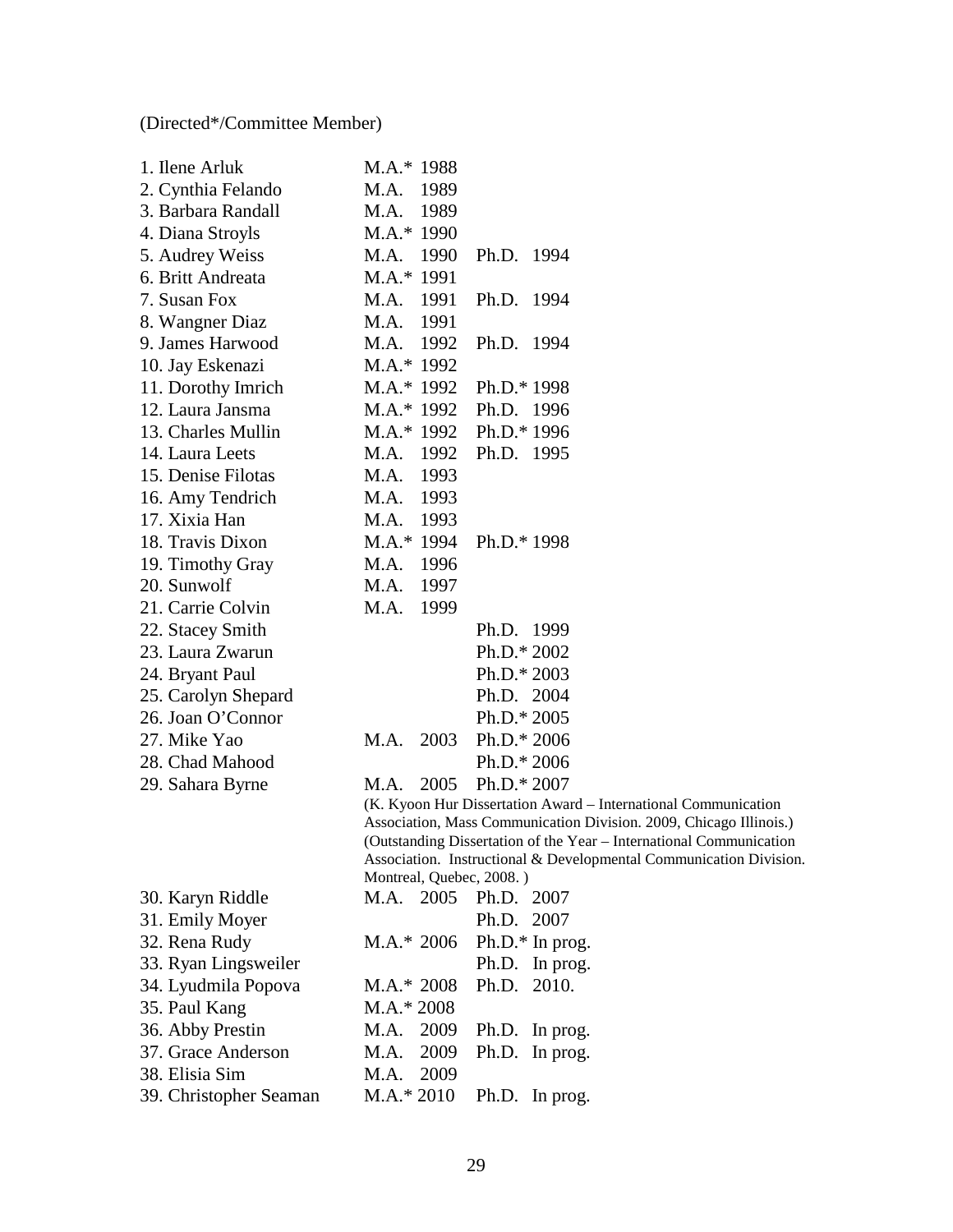| 40. Theresa De Los Santos M.A. In prog. |      |          |      |                |
|-----------------------------------------|------|----------|------|----------------|
| 41. Jiyeon So                           |      |          | Ph.D | in prog.       |
| 42. Ryan Medders                        |      |          | Ph.D | In prog.       |
| 43. Mary Danis                          |      |          | Ph.D | 2010.          |
| 44. Heidi Kane (Psychology)             |      |          | Ph.D | 2009.          |
| 45. Douglas Bonilla                     | M.A. | In prog. |      |                |
| 46. Amber Westcott Baker                |      |          | Ph.D | In prog.       |
| 47. Cynthia Bates                       |      |          | Ph.D | In prog.       |
| 48. Rebecca Speer                       | M.A. | 2010.    |      |                |
| 49. Debra Bunyan (Psychology)           |      |          |      | Ph.D. In prog. |
| 50. K.K. Holland                        | M.A. | In prog. |      |                |
| 51. Rebekah Pure                        |      |          |      | Ph.D. In prog. |
| 52. Andrew Zhang                        |      |          |      | Ph.D. In prog. |

Academic Senate Service

Member: UCSB Lancaster Dissertation Prize Committee, 2010.

Member: UCSB Graduate Council, 2009-pres.

Member: DIGSSS Fellowship Committee, 2006-pres.

Plous Award Committee, 2005, Chair, 2010.

Member: Human Subjects Review Board, 1990-pres.

Creation and Coordinating Committee Member: Quantitative Methods in Social Science, 1999-2001.

Advisory Board Member: Social Sciences Survey Center, 1999-2002.

#### Campus-wide Addresses

Linz, D (2007). Increasing graduate student diversity: Views from the admission committee level. The 2nd Social, Behavioral and Economic Sciences Alliances for Graduate Education and the Professoriate (SBES/AGEP) Meeting. University of California, Santa Barbara.

(March 2002). National Security vs. Personal Liberty, Invited Address and Debate Moderator, panelists Nadine Strossen and William H. Webster, University of California, Santa Barbara.

(Oct. 1991). Obscenity and pornography: Can the Social Scientist Evaluate Contemporary Community Standards. Chancellor's Council Mini-Symposium Series 1991-92.

Faculty Address (Sept, 1991): Chancellor's Convocation for New Students.

Linz, D (June, 1991). Free speech and sensitivity to ethnic diversity. Commencement address, University of California, Santa Barbara.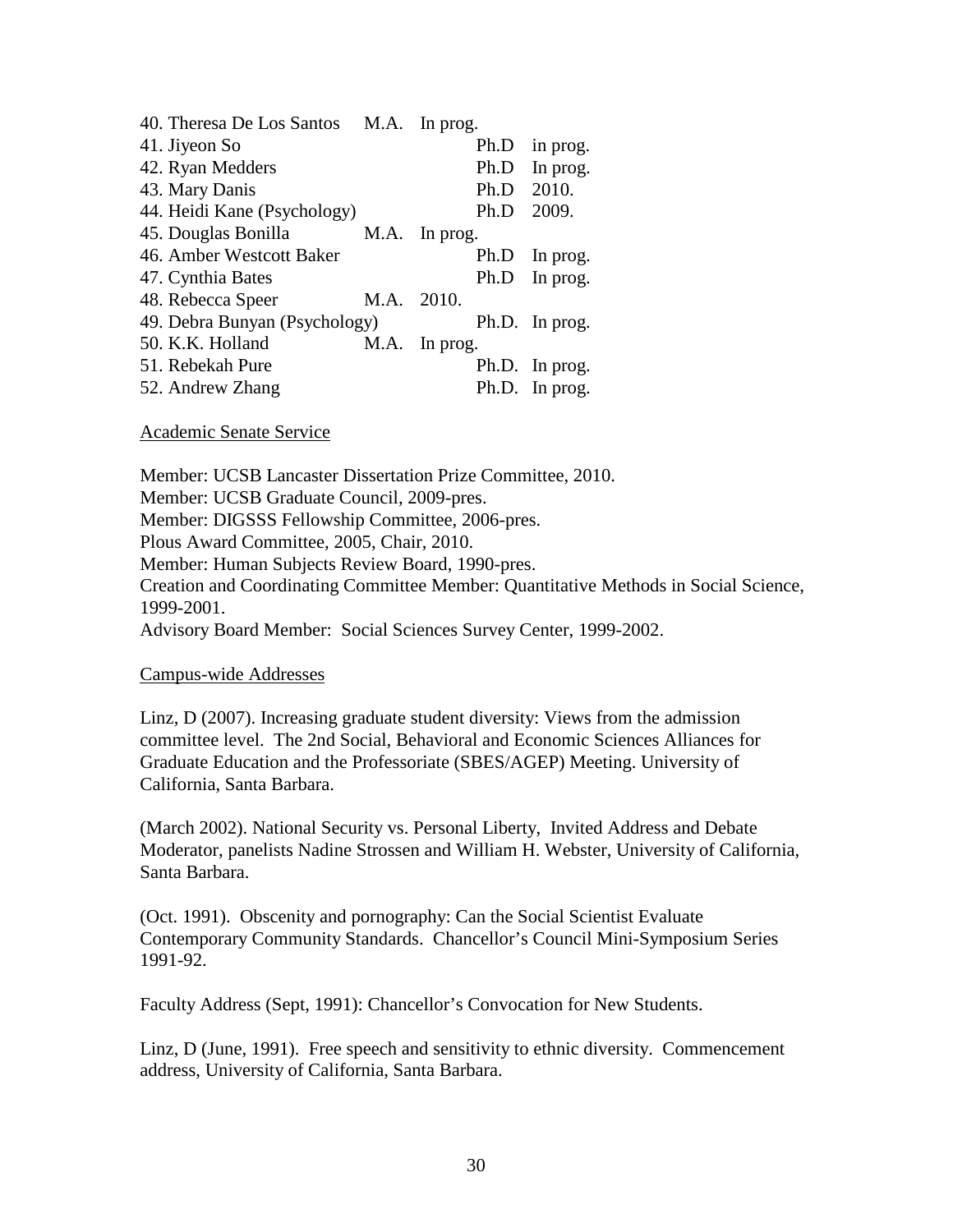### COMMUNITY SERVICE

Public Testimony/Governmental and Technical Reports

2010. Testimony before the Missouri General Assembly. SB 586, Regulation of Sexually Oriented Businesses Legislation Proposed by the State of Missouri Senate.

2009. Testimony before the Missouri General Assembly. HB 321, SB 226, Regulation of Sexually Oriented Businesses Legislation Proposed by the State of Missouri General Assembly.

2008. State of New Jersey 213th Legislature, Senate, no. 945 an act concerning the regulation of sexually oriented businesses.

2008. Testimony before the California State Assembly, AB 2014: Impose a tax on gross receipts, as defined, of an adult entertainment venue, as defined, in this state at a rate of *25%*.

2007. Testimony before the Sarasota county commission, Florida ordinance no. 2007- 100-a an ordinance of Sarasota county, Florida, relating to sexually oriented businesses, with the provisions of this ordinance establishing licensing requirements and regulations for sexually oriented businesses.

Linz, D. (October 5, 2005). Testimony before the Judiciary Committee on Criminal Justice, The Ohio State Senate, Columbus, OH. Am. H.B. no. 23 "Would regulate adult entertainment establishments and permit townships to regulate such establishments."

Linz D., Yao, M. and Paul, B. (May 16, 2004). Testing The Assumption That Adult Businesses Produce Adverse Secondary Effects in Ohio. Testimony before the General Assembly of the State of Ohio, Sub. H.B. No. 426

Linz, D. and Paul, B. (2002). Paper on the Applicability of the 1977 Los Angeles Secondary Effects Study as a Basis to Justify the Preclusion of "Multiple Use' Adult Businesses, and an Analysis of More recently Conducted "Secondary Effects" Sudies. Presented in support of the amicus curiae brief of the First Amendment Lawyers Association, in The City of Los Angeles v. Alameda Books, Inc. Supreme Court of the United States.

Participant in the Development of the Report (2001) "Violence in the Media and Its Effect on Youth Violence," in: Youth Violence: A report of the Surgeon General. U.S. Department of Health and Human Services.

Linz, D. (1999). Paper on the "Secondary effects studies" relied upon by government bodies when enacting legislation to regulate "adult " businesses. Presented in support of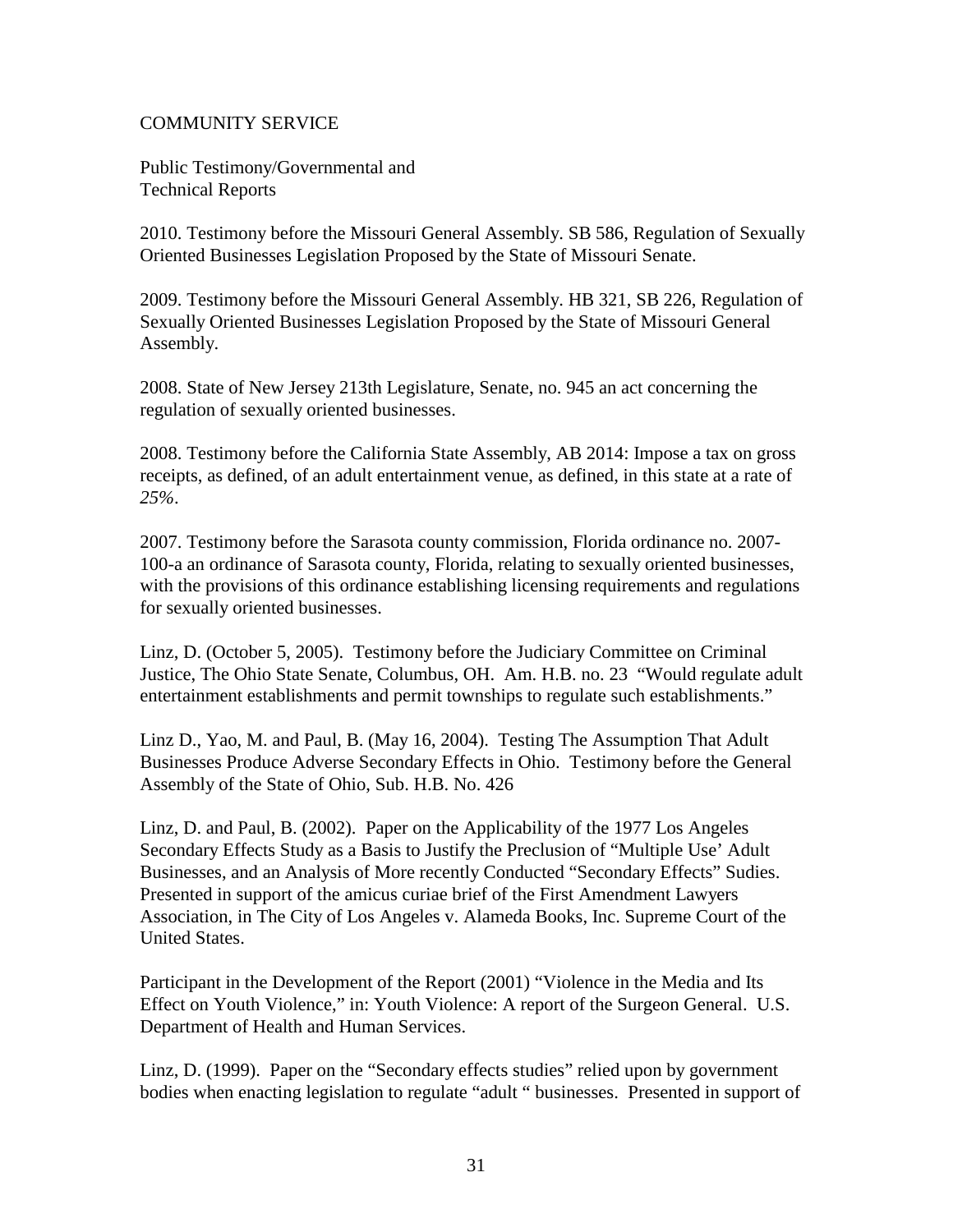the amicus curiae brief of the First Amendment Lawyers Association, in Erie PA v. Paps A.M. Supreme Court of the United States.

Wilson, B.J., Kunkel, D., Linz, D., Potter, W.J., Donnerstein, E., Smith, S.L., Blumenthal, E.Y., & Colvin (1997). Implications of the National Television Violence Study's content-based findings for evaluating the industry's V-chip ratings. Report to the Federal Communications Commission (CS Docket 97-55).

Wilson, B.J., Kunkel, D., Linz, D., Potter, W.J., Donnerstein, E., Smith, S.L., Blumenthal, E.Y., & Grey, T.E. (1996). National Television Violence Study (1996). Violence in television programming overall: University of California, Santa Barbara. Scientific Papers: National Television Violence Study. Studio City, CA: Mediascope.

Wilson, B.J., Kunkel, D., Linz, D., Potter, W.J., Donnerstein, E., Smith, S.L., Blumenthal, E.Y., & Grey, T.E. (1996). Television violence and its context: A content analysis 1994-1995. Executive Summary: National television violence study. Studio City, CA: Mediascope.

Linz, D. (1993). The effects of exposure to sex and violence and the likely impact of a statewide law to allow victims of pornography to be compensated for injuries. Testimony before the California Senate Judiciary Committee, Sacramento CA.

Linz, D. (1993). The effects of exposure to sex and violence and the likely impact of a zoning ordinance for businesses selling sexually explicit material. Testimony before the City Council, Santa Maria, CA.

Linz, D. (1991). Recent research on sex and violence in the media. Presentation, The Santa Barbara Rotary Club.

Linz, D. (1991). Obscenity law and social science measurement of community standards. Presentation, Santa Barbara Women Lawyers, Santa Barbara, CA.

Donnerstein E. & Linz, D. (1990). Evidence on the Causal Connection Between Exposure to Penthouse Magazine and Anti-social Conduct. Testimony before the Indecent Publications Tribunal, Wellington, New Zealand.

Linz, D. (1990). The effects of sexual violence in the mass media. Testimony before the Senate Judiciary Committee on California Senate Joint Resolution No. 65--"Relative to television violence".

Donnerstein, E., Wilson, B., & Linz, D. (1990). Review of social science research on the effects of sexually indecent materials. Enforcement of Prohibitions Against Broadcast Indecency in 18 U.S.C. § 1464, MM Docket No.89-494.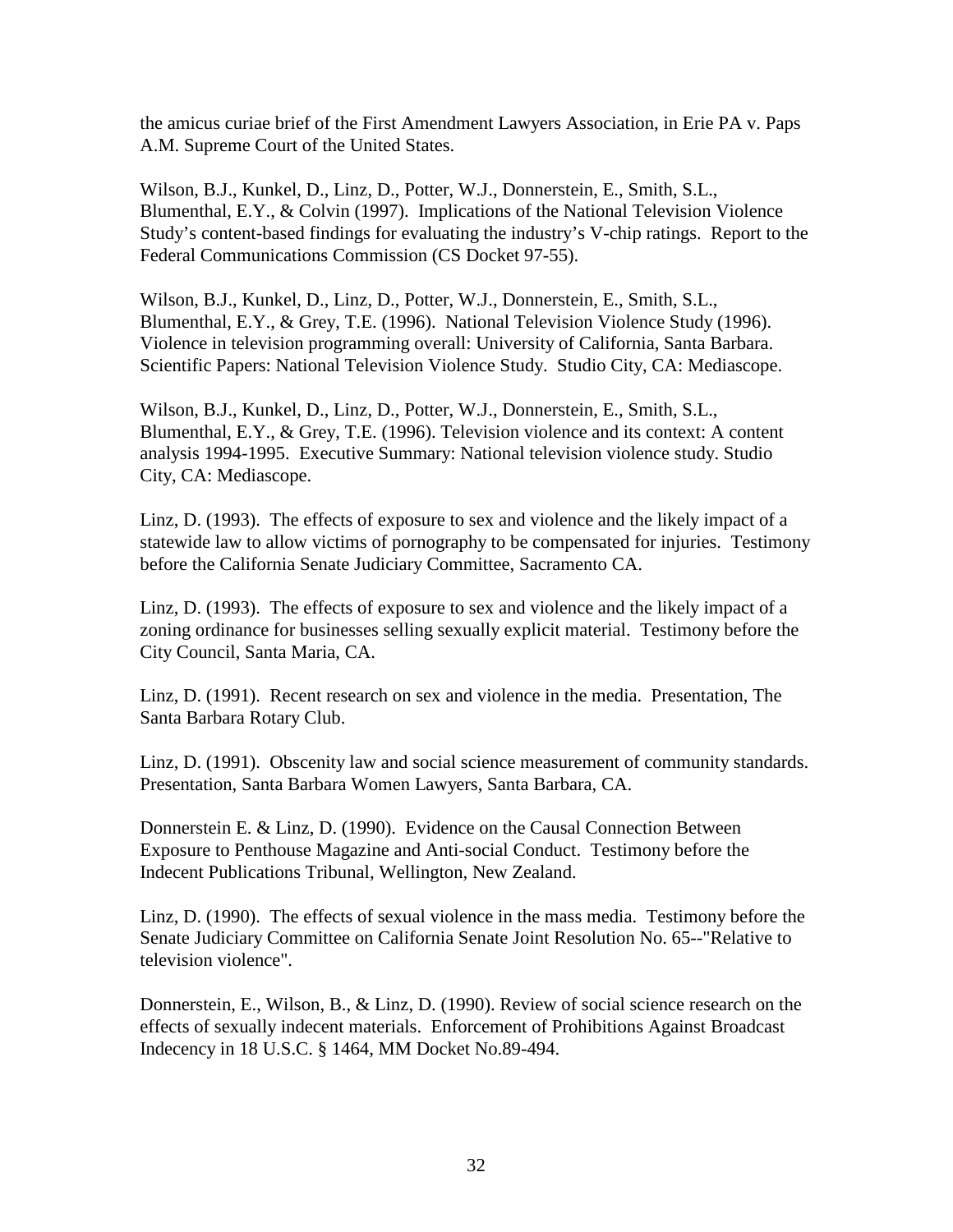Linz, D. (November, 1989). The effects of exposure to pornography on attitudes about rape and rape victims. Testimony on proposed obscenity legislation before the Michigan House of Representatives and Senate.

Linz, D. (1988, November). The effects of media violence on children. Testimony before the California Legislature Senate Select Committee on Children and Youth. Riverside California.

Donnerstein, E., & Linz, D. (1986, June). Techniques designed to mitigate the impact of mass media sexual violence on adolescents and adults. Invited symposium presentation. Surgeon General's Workshop on Pornography and Public Health, Washington. In The Report of the Surgeon General's Workshop on Pornography and Public Health. Washington, DC: US Public Health Service, 1986.

Donnerstein, E., & Linz, D. (1985, Sept.). Presentation to the US Attorney General's Commission on Pornography, Houston, TX.

Linz, D., Donnerstein, E., & Penrod, S. (1985, January). Pornography, sexual aggression and the law. Presentation at Statewide Prosecutor Education and Training program, and meeting of the Wisconsin District Attorneys Association, Madison, WI.

Linz, D. (1984, October 16). Violent media imagery and violence against women. Sensitive Crimes Seminar, City of Madison Police Department, Madison, WI.

Linz, D. (1984, July). The relationship between pornography and violence. Testimony before the Illinois Commission on the Status of women on. Chicago.

Linz, D. (1984, February). Civil litigation and victims of violent pornography. Symposium on Media Violence and Pornography, Toronto, Canada.

Donnerstein, E., & Linz, D. (1984, January). New directions in research on violence in the media. Paper presented at the Symposium on TV Violence, National Coalition on Televised Violence, American Medical Association, Washington D.C.

Linz, D. (1982, April). Applying psychological research to the courtroom. State Bar of Wisconsin Annual Meeting, Madison, WI.

List of Federal and State Court Cases in which Daniel Linz has Testified

*Johnson v. County of Los Angeles Fire Dep't*, 865 F. Supp. 1430 (C.D. Cal. 1994).

*Deja Vu of Nashville, Inc. et al. v. Metropolitan Government of Nashville and Davidson County, et al.*, United States District Court for the Middle District of Tennessee, Nashville Division.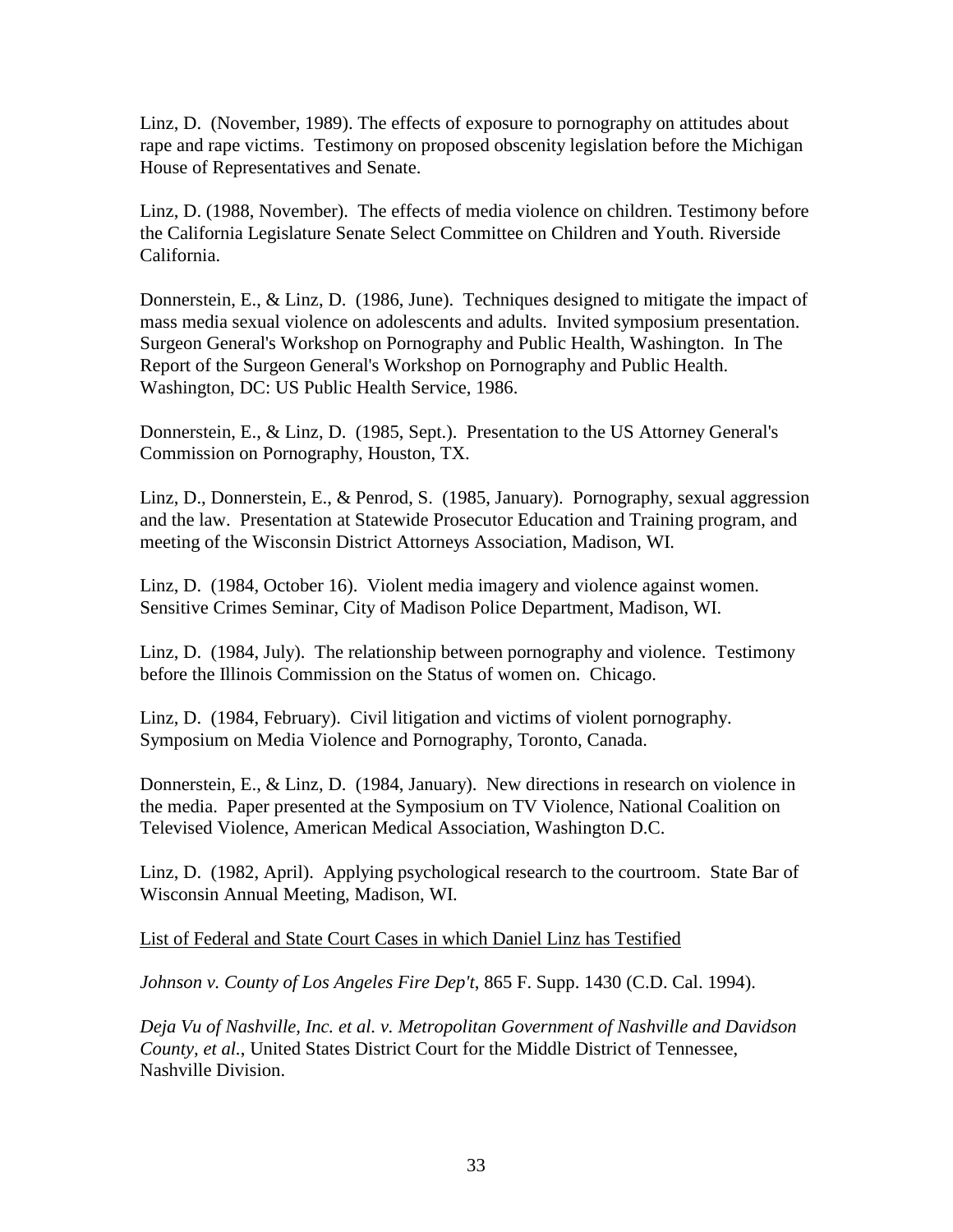*Nite Moves Entertainment Inc. v. City of Boise*, United States District Court for the District of Idaho.

*State of Florida v. Calderon et al.,* County Court of the Thirteenth Judicial Circuit in and for Hillsborough County, Florida.

*Nightlife Partners, LTD; et al. v. City of Beverly Hills*, United States District Court, Central District of California.

*Kentucky Restaurant Concepts, Inc. v. The City of Louisville,* Jefferson County Kentucky in the United States District Court, Western District of Kentucky at Louisville.

*Route 62 video and Books, Inc., v. City of Alliance*, in the United States District Court for the Northern District of Ohio Eastern Division.

*J.R's Kitty Kat Lounge, Inc. v. City of South Bend*, in the St Joseph Superior Court, St Joseph County Indiana.

*R.V.S., LLC v. City of Rockford*, United States District Court, Northern District of Illinois, Western Division.

*Kentucky Restaurant Concepts, Inc. v. Louisville Jefferson County Metro Government*, Jefferson County Circuit Court, Division Six.

*Atlantic Enterprises v. The Mayor and Borough of Carlstadt,* Superior Court of New Jersey, Bergen County Vicinage.

*Washington Retailment, Inc. v. City of Centralia*, U.S. District Court Case NO. C03- 5137.

*J.L. Spoons Inc. et al., v. Kenneth Morckel et al.,* U.S. District Court, Northern District of Ohio.

*Annex Books, et al. v. City of Indianapolis*, Case No. 03 CV 00918, United States District Court. Southern District of Indiana.

*Pennsylvania Pride Inc. v. Township of Southampton*, Case No. 2000-3181, United States District Court.

*Giovani Carandola, Ltd., et al. v. Ann Scott Fulton, et al.,* Case No. 1:01CV115, United States District Court.

*New Albany DVD, LLC, Plaintiff, vs. City of New Albany, Indiana, Defendant.* United States District Court Southern District of Indiana New Albany Division. 4:04-cv-00052-SEB-WGH.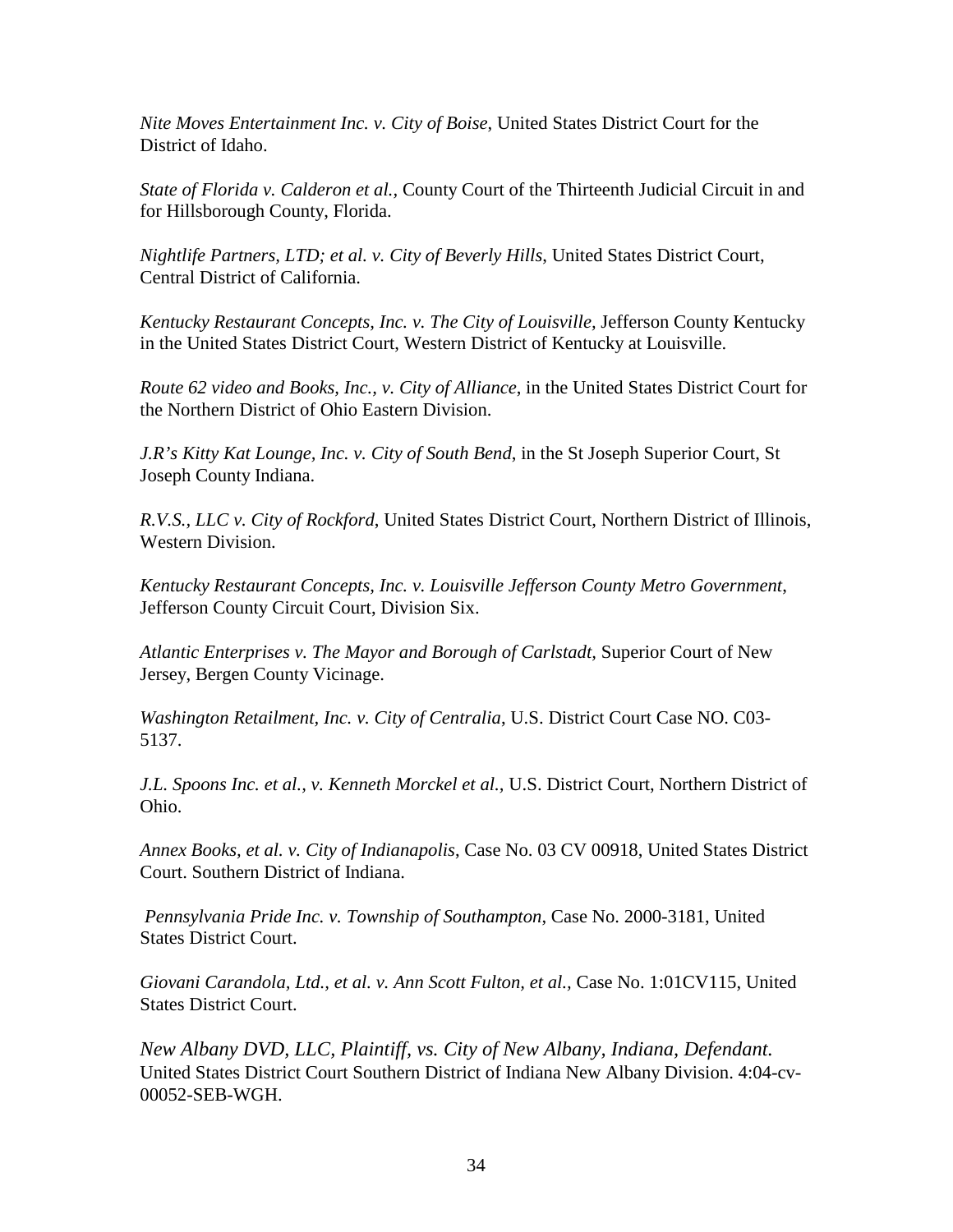*Daytona Grand, inc. d/b/a Lollipop's Gentlemen's Club, a Florida corporation, Miles Weiss and John Doe, plaintiffs, -vs- City of Daytona Beach, Florida, a municipal corporation, defendant.* United States District Court Middle District of Florida Orlando Division. Case no. 6:02-cv-1469-orl-28krs

22ND AVENUE STATION, INC., a Minnesota corporation, Plaintiff, v. City of MINNEAPOLIS, a municipal corporation, Defendant. United States District Court, District of Minnesota: 06-cv-00495-MJD-AJB.

VIP OF BERLIN, LLC v. THE TOWN OF BERLIN, CONNECTICUT, a Municipal Corporation; and HERMAN MIDDLEBROOKS, JR. in his official capacity as Town Manager for the Town of Berlin, Connecticut NO.: 3:06CV01811 (SRU) APRIL 17, 2007.

UNITED STATES DISTRICT COURT NORTHERN DISTRICT OF OHIO EASTERN DIVISION. 84 VIDEO/NEWSSTAND, INC., *et al.*, Plaintiffs v. THOMAS SARTINI, *et al.*, Case No.: 1:07 CV 3190

UNITED STATES DISTRICT COURT CENTRAL DISTRICT OF CALIFORNIA ALAMEDA BOOKS, INC.; et al., Plaintiff v. CITY OF LOS ANGELES, Case No. CV 95-07771 DDP (CTx)

SUPREME COURT OF THE STATE OF NEW YORK COUNTY OF NEW YORK. FOR THE PEOPLE THEATRES OF N.Y., INC. d/b/a FAIR THEATRE and JGJ MERCHANDISE CORP., d/b/a VISHANS VIDEO a/k/a MIXED EMOTIONS, Plaintiffs, -against- THE CITY OF NEW YORK; HON. MICHAEL R. BLOOMBERG, as Mayor of the City of New York; AMANDA M. BURDEN, as Director of City Planning, Department of City Planning of the City of New York, and PATRICIA J. LANCASTER, as Commissioner of Buildings, Department of Buildings of the City of New York, Defendants. Index No: 121080/02.

IN THE UNITED STATES DISTRICT COURT FOR THE DISTRICT OF KANSAS. Abilene Retail # 30, Inc., Plaintiff, vs. Board of Commissioners of Dickinson County, Kansas, et al., Defendants. Case No. 2:04-CV-2330.

IN THE UNITED STATES DISTRICT COURT FOR THE EASTERN DISTRICT OF VIRGINIA Richmond Division , IMAGINARY IMAGES, INC. dba PAPER MOON, *et al.*, Plaintiffs, v. Civil No.: 2:08cv398 PAMELA O'BERRY EVANS, *et al.*, Defendants.

SUPREME COURT OF THE STATE OF NEW YORK COUNTY OF NEW YORK. TEN'S CABARET, INC. f/k/a Stringfellow's of New York, Ltd. PUSSYCAT LOUNGE, INC., d/b/a/ "Pussycat Lounge; CHURCH STREET CAFÉ INC., d/b/a "Baby Doll"; 69- 20 QUEENS BLVD. INC., d/b/a "Nickels." Plaintiffs, Index No. 121197/02 vs. THE CITY OF NEW YORK; MAYOR MICHAEL BLOOMBERG, as Mayor, etc., et al.